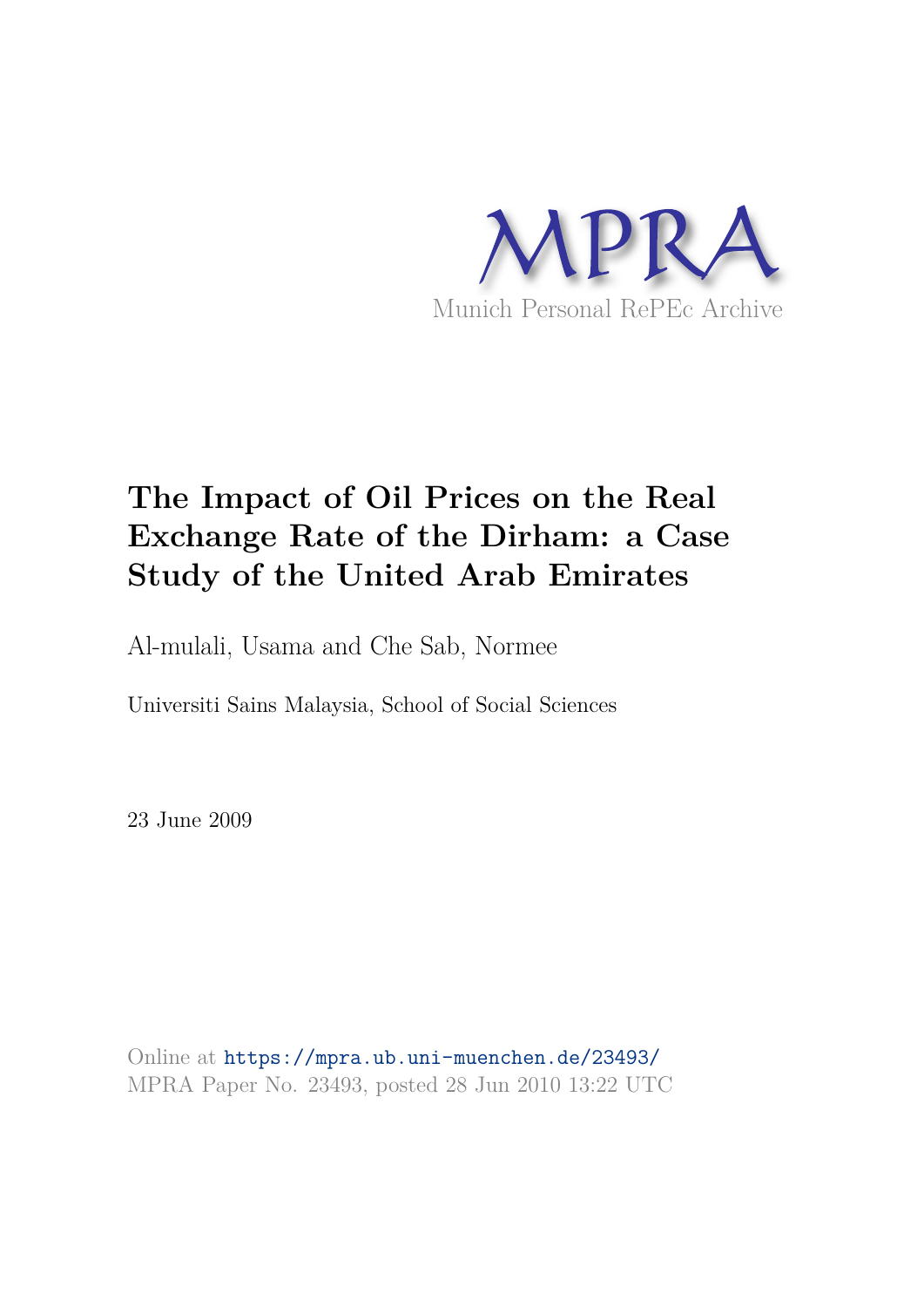## **1. Introduction**

In the previous three decades, the United Arab Emirates (UAE) has achieved remarkable economic success. Its economy has been transformed from an economy based on fishing and agriculture to an oil economy, resulting in it becoming a high income country. The UAE, in fact, has become one of the richest countries in the Middle East and having one of the highest incomes in the world. The UAE is an open economy which is free from income and profits taxation and it allows free capital movement. The UAE's GDP is one of the highest in the Middle East today. Its GDP was only US\$17 million in 1960. By 1974, after the first oil shock, its GDP had risen to US\$7,856 million. After the second oil shock, its GDP rose further to US\$29,626 million in 1980. Its GDP continued to increase from US\$33,193 million in 1991 after the third oil shock, to US\$87,611 in 2003 after the fourth oil shock. By 2008 its GDP had increased to US\$260,141 million.

The UAE's economic growth rate is one of the fastest in the world due to its huge spending on infrastructural development. At the same time, the UAE has made a lot of efforts to reduce its dependence on oil and gas, via land reclamation, industrial development, tourism, distillation of oil and free trade zone development. However, these resources still play an important role in the economy. The United Arab Emirates is still one of the biggest oil exporters and an important member of the Organization of Petroleum Exporting Countries (OPEC). In the year 2008, its crude oil exports was 2334.4 thousand barrels per day, the third highest oil exporter after Saudi Arabia and Iran.

The UAE's currency, the dirham, has been pegged to the US dollar at a price of 3.67 dirham per US dollar since 1978, and this value has been almost fixed since then but with no restriction on the exchange for other currencies. In a fixed exchange rate regime system, the government or central bank intervenes in the currency markets so that the exchange rate stays close to the targeted exchange rate. Exchange rate movements are mainly caused by fundamental factors such as the price of oil. But the nominal bilateral exchange rate does not provide any information on the change in the overall strength of the domestic currency with respect to all of the home country's trading partners. Moreover, it does not provide any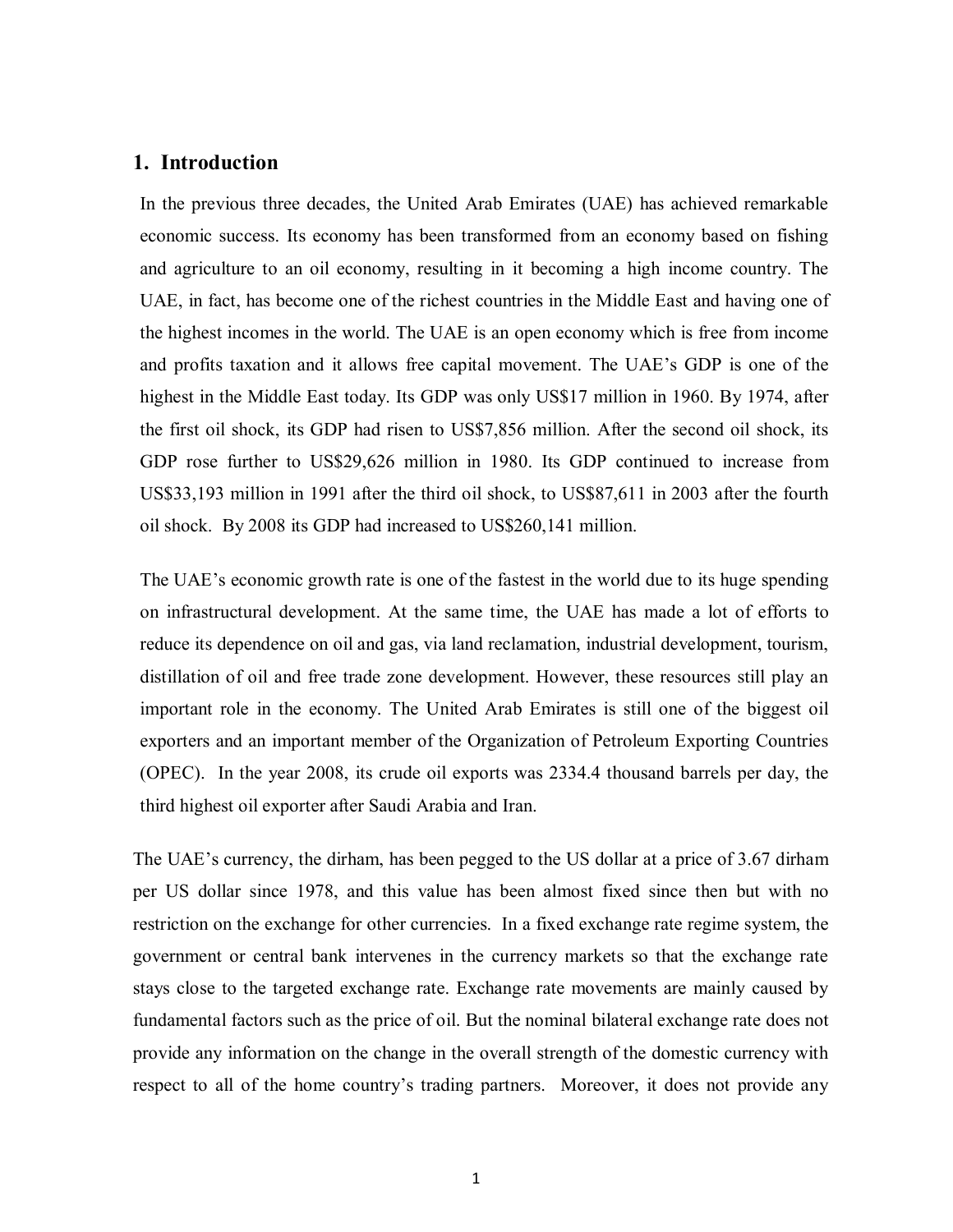indication of the real cost of acquiring foreign goods and services in a world of changing prices (Appleyard et.al (2008), p.484). Another measure of the exchange rate is the real bilateral exchange rate which embodies changes in the price level in the two countries. The real exchange rate is defined as the nominal exchange rate adjusted for the relative price levels. A change in the real exchange rate shows how the purchasing power of a currency has changed from some arbitrarily selected base year.

The main objective of this study is to investigate whether changes in oil prices have an impact on the real exchange rate of the UAE dirham to the US dollar. To achieve this objective the researcher will use data from 1977 to 2007 that covers three important oil shocks. Due to the unavailability of the necessary data on the UAE we are not able to cover the first oil shock. The dependent variable in this study is the real exchange rate of the dirham to the US dollar. And the gross domestic product per capita, foreign direct investment inflows, UAE's trade balance, and (OPEC) oil price are the independent variables.

The reasons for choosing the UAE as a case study are: (1) the UAE has achieved very rapid economic growth since 1973; (2) its economy is one of the most open economies in the Middle East region; and (3) there are very few studies that have focused on this country, especially highlighting on the issue of the effect of oil shocks on its real exchange rate.

# **2. Significance of the Study**

Petroleum and natural gas are two important commodities in the world economy. These two resources represent the backbone of global transportation, transit, and power generation. Oil shocks is one of the major problems facing not only oil-importing but also oil-exporting countries The increase in oil prices does have a negative impact on the global economy, resulting in economic recessions especially in the industrial countries that are highly dependent on oil, such as the United States of America, Japan, France and Germany, which are among the biggest oil importers in the world.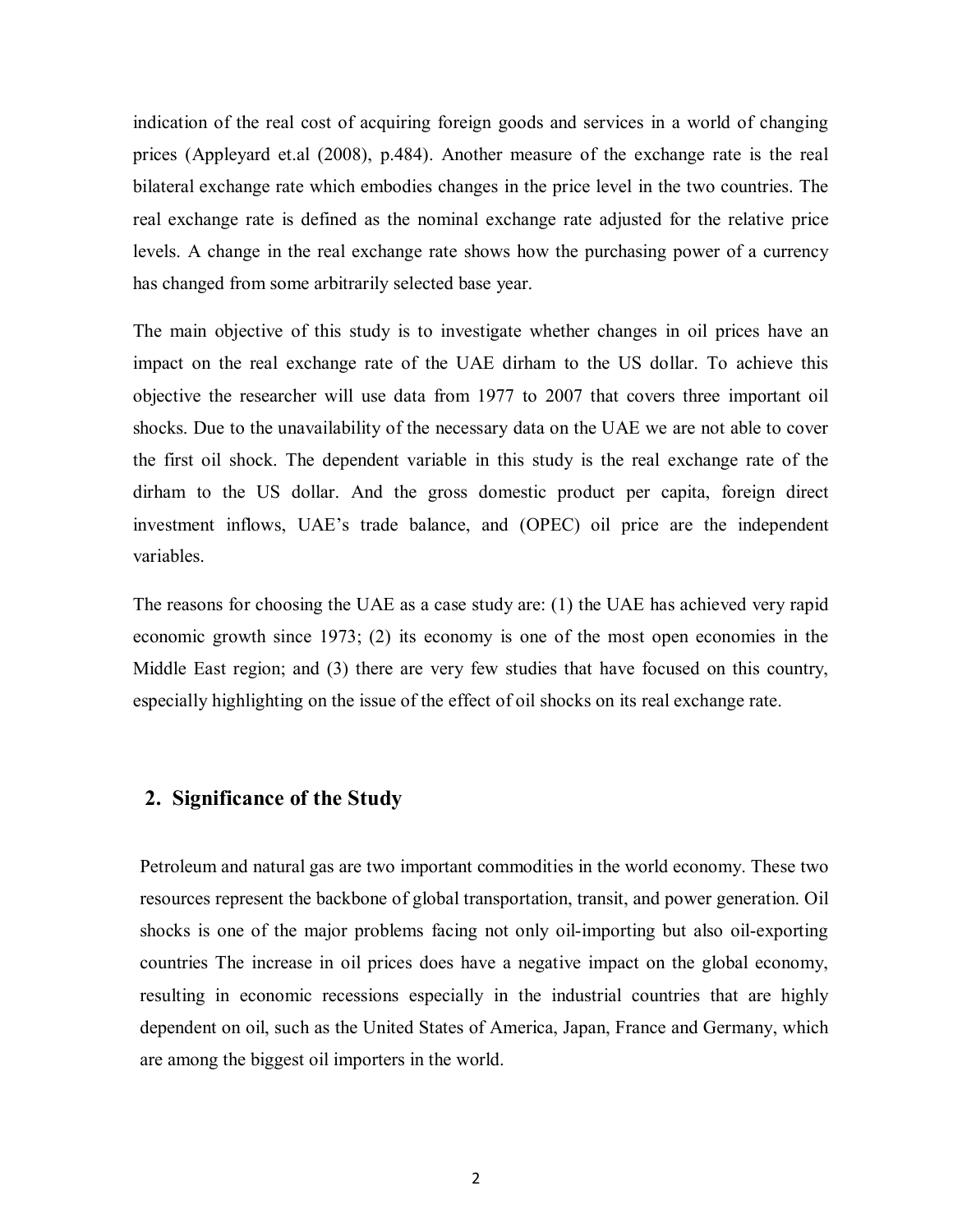Since oil plays an important role in the UAE economy, this study attempts to examine if oil prices have any impact on the real exchange rate of the dirham in both the long run and short run. Also, we will examine the long relationship and short run dynamics between oil prices, GDP per capita, FDI inflows, trade balance and the real exchange rate.

#### **3. Literature Review on Oil Price and the Real Exchange Rate**

The increase in oil prices has a substantial impact on the world economy and national economic policies. Oil booms have caused increases in the financial surpluses of the oilexporting countries, resulting in significant changes in their patterns of spending and investment. The large and sudden effect of liquidity changes to these economies following oil price shocks have led to increases in asset prices, reduced control on price stability, and resulted in high levels of inflation, which in turn may weaken the real value of the domestic currency.

A number of studies have investigated the relationship between oil shocks and the real exchange rate. Some studies have used OLS, while others have used the VAR methodology, the VECM, or panel regression. The period covered in these studies is mainly between 1970 and 2005. Some writers focus only on a particular country while others examined the effect of oil price shocks on a group of countries. **Amano (1998***)* found a stable link between oil price shocks and the US real effective exchange rate over the post Bretton Woods period. His results suggested that oil prices may have been the dominant source of persistent real exchange rate shocks and that energy prices may have important implications on exchange rate behavior. In **Coudert's (2008)** investigation of the relationship between the oil price and the value of the US dollar, he found that causality runs from oil prices to the exchange rate and that the link between oil price and the dollar value is through the U.S. net foreign asset position. **Rautava (2004)** found that the Russian economy is influenced significantly by fluctuations in oil prices and the real exchange rate through both long-run equilibrium conditions and short-run direct impacts. **Dawson (2006)** investigated the impact of oil price on the Dominican Republic's real effective exchange rate, using oil price, consumer price index, trade balance, gross domestic product, and real interest rates, from 1991 to 2005. She found that the increase in oil price causes the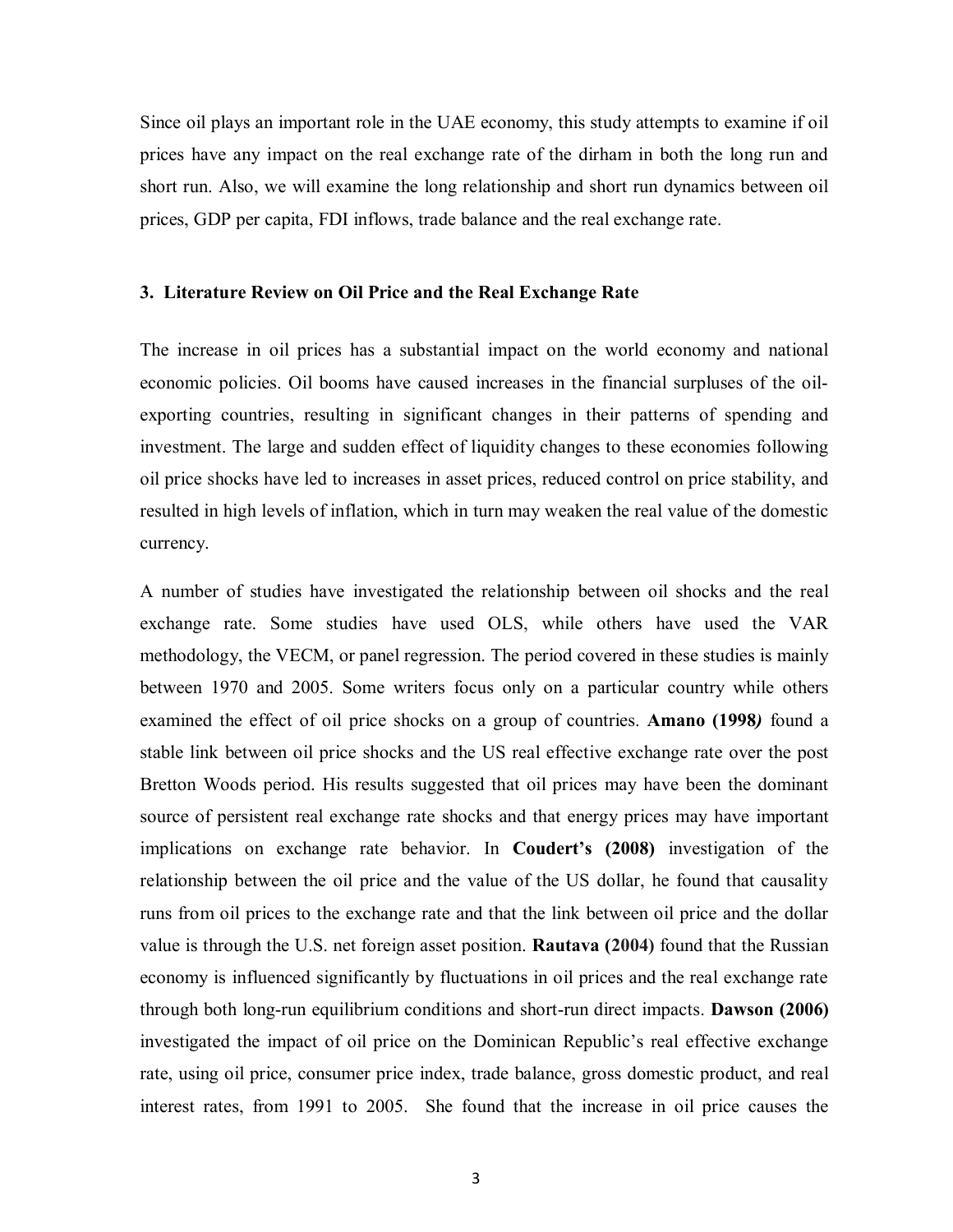domestic currency to depreciate. **Ozturk (2008)** found that the international oil price Granger caused the real effective exchange rate of the Turkish currency (riyal). Contrary to other studies, **Huang et. al (2006)** showed that real oil price shocks led to a minor appreciation of the long-term real exchange rate due to China's lesser dependence on imported oil than its trading partners included in the RMB basket peg. Besides, they found that real shocks, as opposed to nominal shocks, to be the dominant factor causing variations of the real exchange rate. **Chen et. al (2006)** investigated the long run relationship between oil shocks and the real exchange rate in seven developed countries. Their study suggested that real oil prices may have been the dominant source of real exchange rate movements and that there is a link between real oil prices and real exchange rates. According to **Shiu's (2006)** findings, oil prices are a dominant source of the real exchange rate movement in the G7 countries. **Al-Abri's (2008)** study on a number of OECD countries found feedback effects between the real effective exchange rate, inflation rate and the domestic-currency real oil-price, supporting the growing notion that oil-price shocks are not purely exogenous to developed economies. In addition, he found that countries that are under the fixed exchange rate regime suffered higher inflation when oil prices increase compared to those countries that are under flexible exchange rate regimes. **Abdelaziz (2008)** found that oil prices have a significant effect on the real exchange rate and stock market in Egypt, Kuwait, Saudi Arabia, and Oman. All the above studies seem to indicate a significant relationship between real exchange rate and oil shocks. **Eisa et. al (2003)**, on the other hand, found oil production shocks rather than real oil price shocks are responsible for Saudi Arabia's real exchange rate movements. Hence, they suggested that Saudi Arabia should focus on stabilizing oil production to stabilize its real exchange rate.

## **4. Methodology**

In this study, the Vector Autoregression (VAR) methodology will be utilized. The vector autoregressive (VAR) model is used for forecasting a system of interrelated time series and for analyzing the dynamic impact of random disturbances on the system of variables. The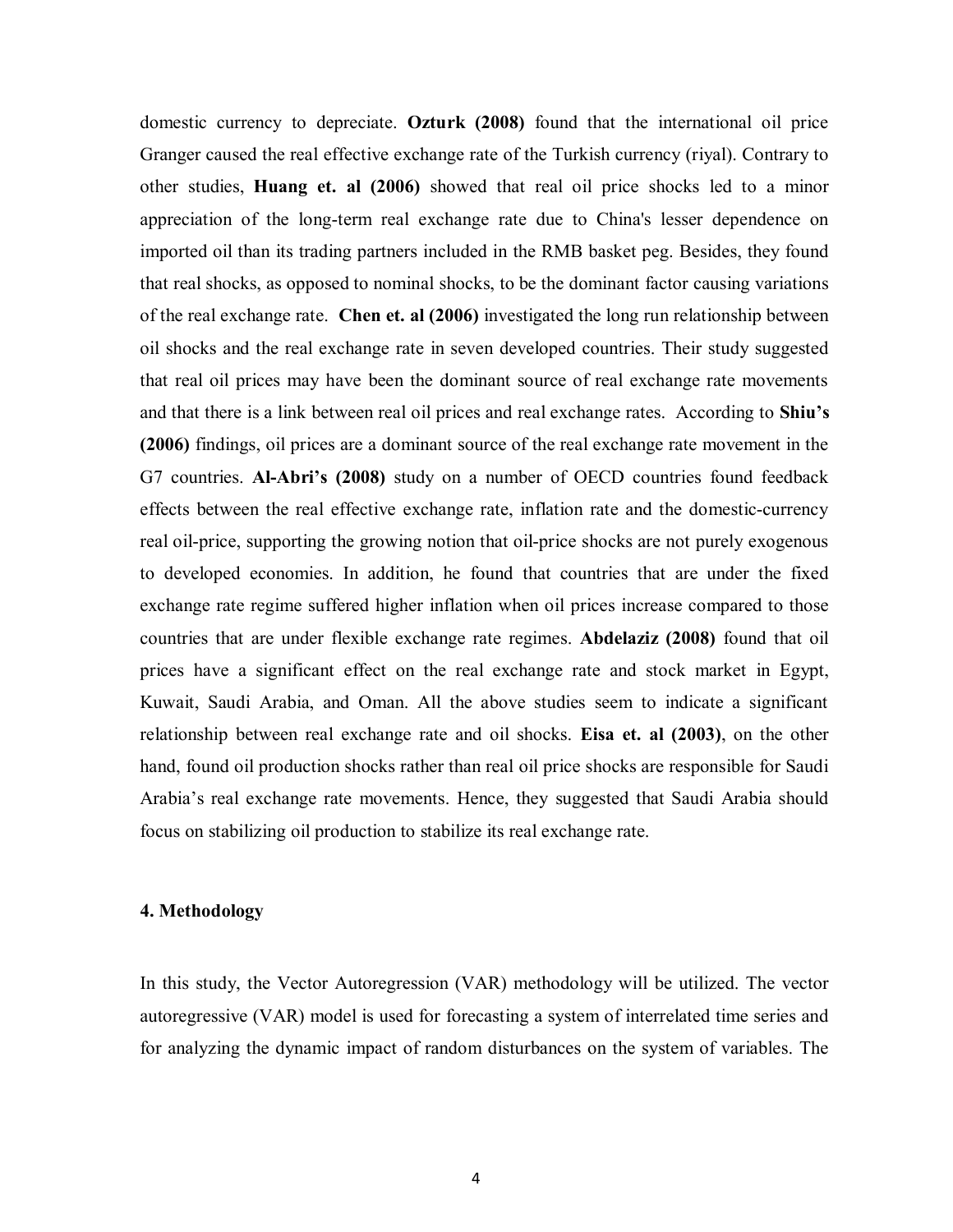VAR model is useful in this situation as it is less restrictive compared to other models. The VAR model introduced by Sims (1980) can be written as follows:

$$
\mathbf{y}_t = \mathbf{A}_1 \mathbf{y}_{t-1} + \dots + \mathbf{A}_p \mathbf{y}_{t-p} + \mathbf{B} \mathbf{x}_t + \varepsilon_t \quad (1)
$$

where  $y_t$  is the k-vector of endogenous variables,  $x_t$  is a **d**-vector of exogenous variables,  $A_{1}$ ...,  $A_{p}$  and **B** are the matrices of coefficients to be estimated, and  $\varepsilon_{t}$  is a vector of novelty that may be contemporaneously correlated but are uncorrelated with their own lagged values and uncorrelated with all of the right hand side variables.

In this study, the researcher will use the VAR model to test for cointegration and investigate the impact of oil price shocks on the real exchange rate of the dirham. The model will have five variables: the real exchange rate (RER), gross domestic product per capita (GDP), UAE's trade balance (TB), foreign direct investment of the UAE (FDI) and OPEC oil price (OP). The real exchange rate will be our dependent variable. The model is presented as follows:

$$
Log RER_t = \alpha + \beta_1 log OP_t + \beta_2 log GDP_t + \beta_3 TB_t + \beta_4 FDI_t + \varepsilon_t
$$
\n(2)

where

 $\alpha$  is the intercept

 $β_1, β_2, β_3, β_4$  are the slope coefficients of the model

Log RER is the log of the real exchange rate (units of UAE dirham per US dollar adjusted for relative prices)

Log OP is the log of oil price (US dollars per barrel)

Log GDP is the log of gross domestic product per capita (millions of US dollars)

FDI is the foreign direct investment inflows (millions of US dollars)

TB is the UAE's trade balance (millions of US dollars)

 $\varepsilon_t$  is the error term.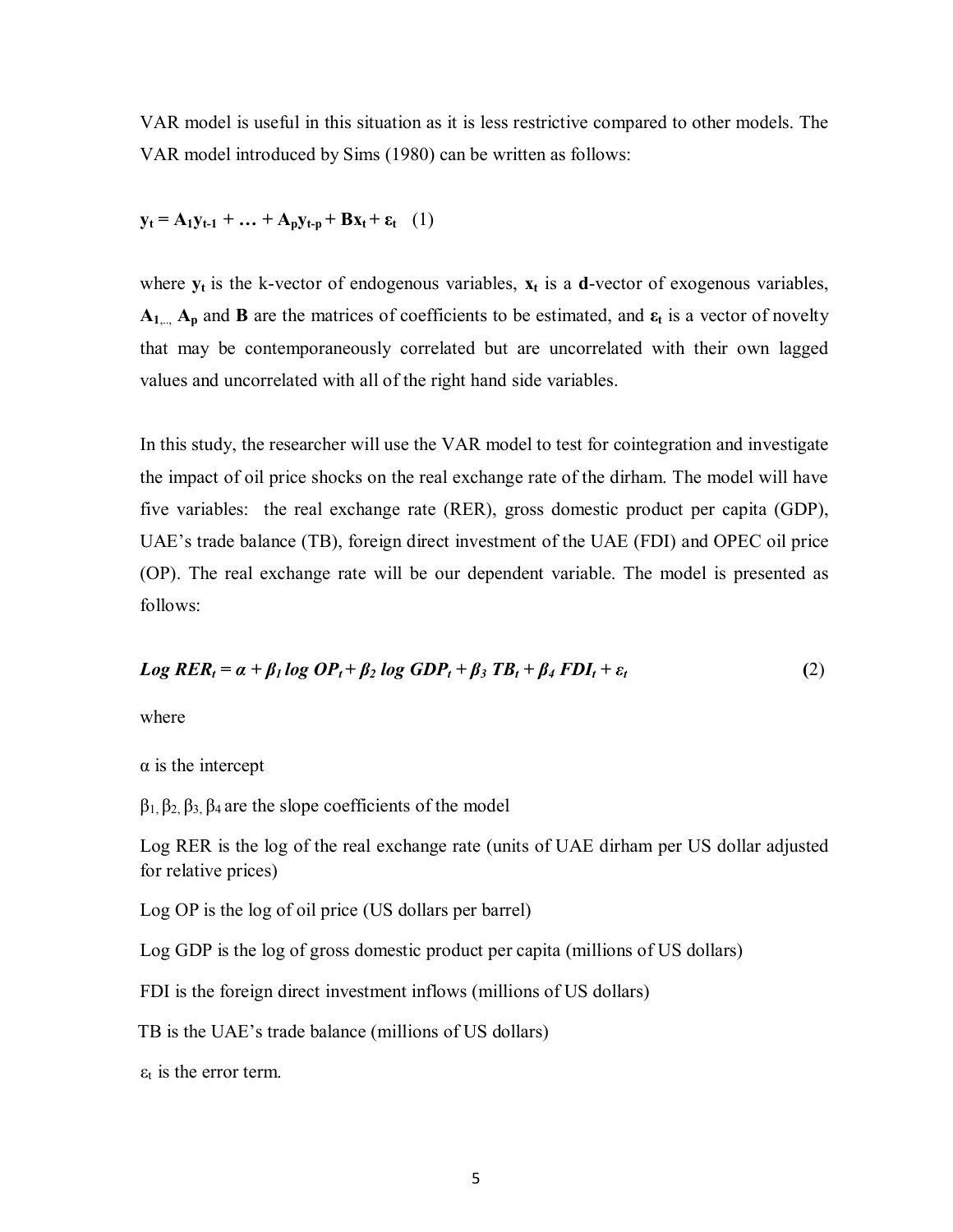| Variable   | Definition                                                                                                                                                                                                                                  | <b>Expected Relationship</b> |
|------------|---------------------------------------------------------------------------------------------------------------------------------------------------------------------------------------------------------------------------------------------|------------------------------|
|            | The real exchange rate (RER) is the nominal bilateral<br>exchange rate (NER) adjusted for differences in the                                                                                                                                |                              |
| <b>RER</b> | price level or inflation. It is computed as follows:                                                                                                                                                                                        |                              |
|            | $RER_t$ (dirham/US\$) = $NER_t$ (dirham/US\$) x ( $P_{US,t}$                                                                                                                                                                                |                              |
|            | $(PUAE,t)$ where $PUS$ and $PUAE$ are the price levels of the                                                                                                                                                                               |                              |
|            | US and the UAE respectively.                                                                                                                                                                                                                |                              |
| <b>OP</b>  | Crude oil price adjusted for the inflation rate, in US<br>dollars per barrel.                                                                                                                                                               | Positive                     |
|            | GDP per capita, is gross domestic product divided by                                                                                                                                                                                        |                              |
|            | the mid-year population. GDP at purchaser's prices is                                                                                                                                                                                       |                              |
|            | the sum of gross value added by all resident producers                                                                                                                                                                                      |                              |
|            | in the economy plus any product taxes and minus any                                                                                                                                                                                         | Positive                     |
| <b>GDP</b> | subsidies not included in the value of the products. It is                                                                                                                                                                                  |                              |
|            | calculated without making deductions for depreciation                                                                                                                                                                                       |                              |
|            | of fabricated assets or for depletion and degradation of                                                                                                                                                                                    |                              |
|            | natural resources. Data are in millions of US dollars.                                                                                                                                                                                      |                              |
| <b>FDI</b> | Inflows of FDI comprise capital provided (either<br>directly or through other related enterprises) by a<br>foreign direct investor to an enterprise resident in the<br>economy (FDI enterprise). The data are in millions of<br>US dollars. | Negative                     |
| <b>TB</b>  | Trade balance is the difference between exports and<br>imports (exports minus imports) of goods and services.<br>The data are measured in millions of US dollars.                                                                           | Positive                     |

## **Table 1: Definition of variables**

# **4.1 Data Sources**

The data source for GDP per capita is from the Nationmaster website (www.NATIONMASTER.com), while the data on exchange rate, trade balance, consumer price index in the United States of America and the United Arab Emirates, and foreign direct investment inflows are taken from the International Monetary Fund (IMF) data base. The data on oil price is taken from the OPEC website (www.OPEC.com).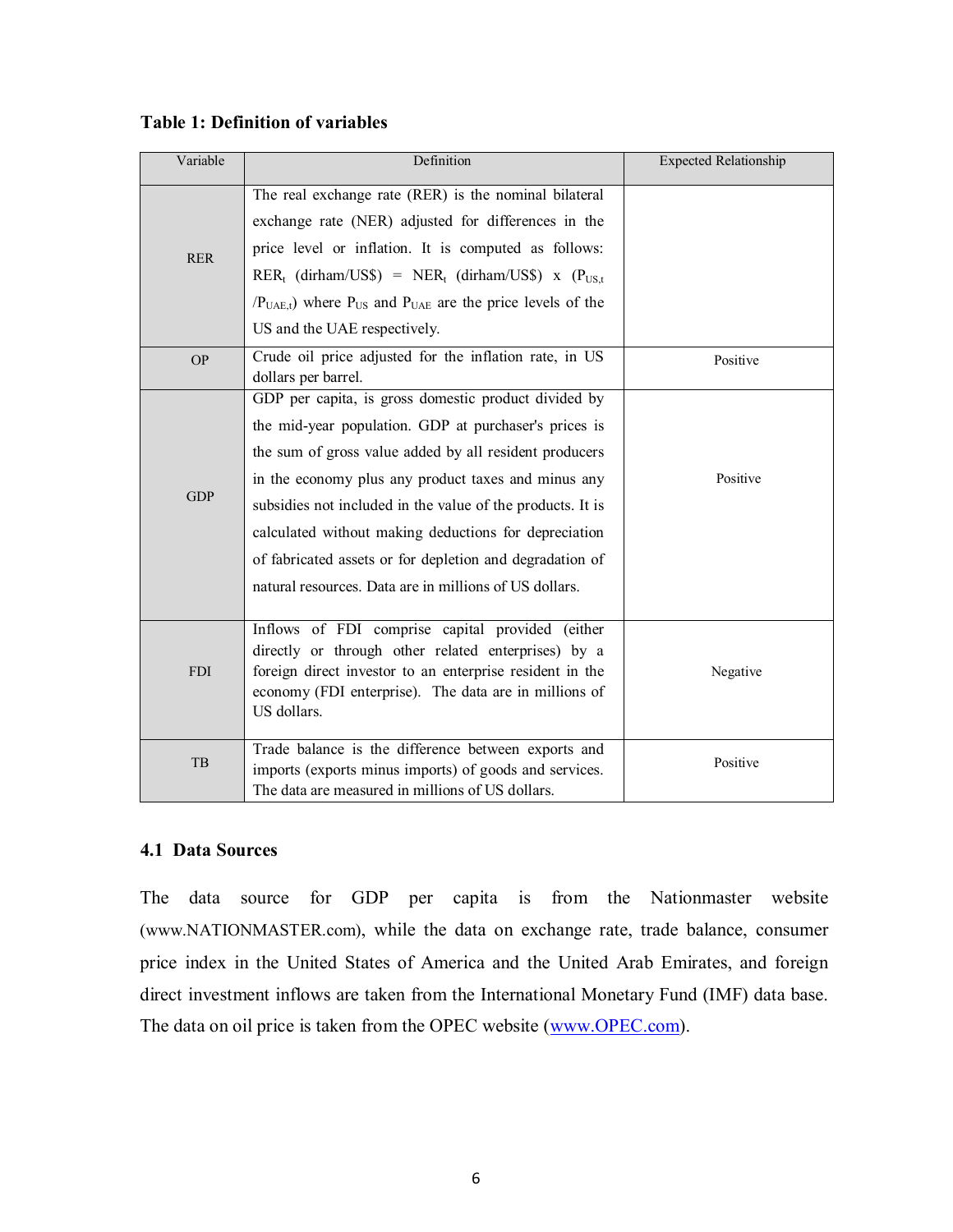#### **4.2 Estimation Procedures**

Because we are using time series data, the analysis will begin with the unit root test to determine whether the time series data are stationary at levels or first difference. The unit root test will be conducted on each variable in the model, namely the real exchange rate, gross domestic product per capita, foreign direct investment inflows, UAE's trade balance, and OPEC oil price. The Augmented Dickey-Fuller test will be used to test for the stationarity of the variables.

After determining the order of integration of each of the time series, and if the variables are integrated of the same order, the Johansen-Juselius co-integration test will be used in this study to determine whether there is any long run or equilibrium relationship between the real exchange rate and the other independent variables in the model, namely, the gross domestic product per capita, foreign direct investment inflows, UAE's trade balance, and OPEC oil price. If the variables are found to be cointegrated, we will then estimate the Vector Error Correction model (VECM) to model the short-run dynamics. Lastly we will then conduct the Granger causality tests, which are based on the VECM, to determine whether oil prices (oil shocks) do Granger cause the real exchange rate or vice versa.

### **4.2.1 Unit Root Test**

Most economic time series are not stationary because they contain a time trend. To avoid the possibility of spurious regressions and erroneous inferences, the first step in time series regression analysis involves determining the order of integration of the time series data. In other words, we need to test for the stationarity of the time series,  $y_t$ . The meaning of "stationary" is that the mean, variance and covariance of  $y_t$  do not change over time, and "non-stationary" means that its mean, variance or covariance is time-varying.

In this study we will use the Augmented Dickey-Fuller test to determine whether the series at the level is stationary or it has a unit root. If the series is stationary at the level, then it is integrated of order 0, that is  $y_t \sim I(0)$ . However, if the series at the level has a unit root, we will then take the first difference of the series and repeat the unit root test again. If it is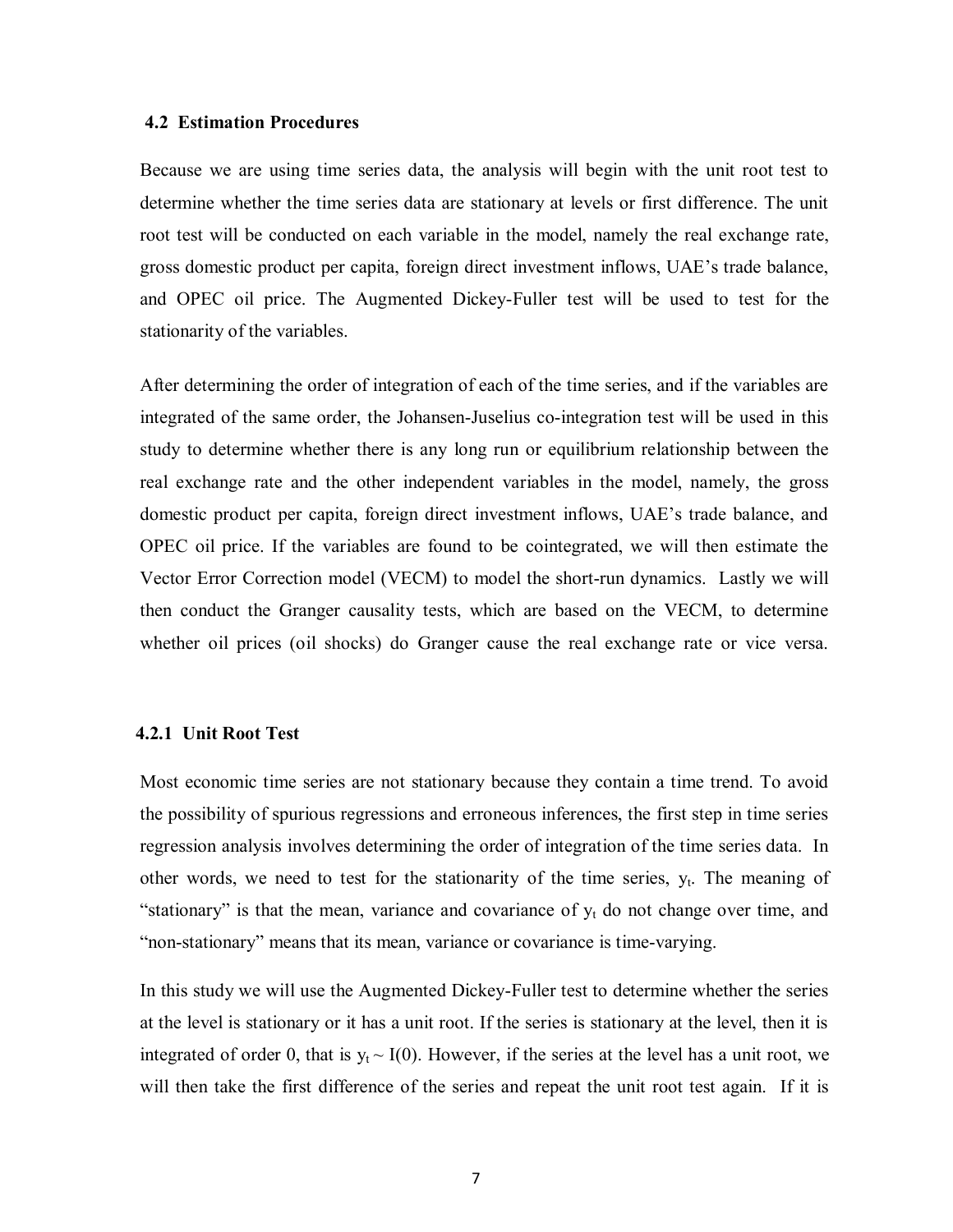stationary at the first difference then the series is said to be integrated of order 1, that is  $y_t \sim$ I(1). In general, a series  $y_t$  is said to be integrated of order d, that is  $y_t \sim I(d)$ , if it has to be differenced d times to attain stationarity (Gujarati & Porter, 2009).

#### **4.2.2 Cointegration Test**

As a general rule, non-stationary time series variables should not be used in a regression model as it can lead to the problem of spurious correlation or nonsense regression. But there is an exception to this rule. However, if the time series variables in the regression model are individually non-stationary at levels, but they are integrated of the same order I(d), and there exists a linear combination of them that is integrated of a lower order I(d−b) where b > 0, then these variables are said to be cointegrated of order (d−b). In other words, if the variables are all  $I(1)$  and a linear combination of them is  $I(0)$ , then the variables are cointegrated, that is  $CI(1,1)$ . Cointegration means that these variables have a long run, equilibrium relationship in the economic sense.

Johansen (1988) and Johansen and Juselius (1990) have developed an approach that can be used to find out if there is a long run relationship between the variables in a regression model. We will use the Johansen-Juselius (JJ) cointegration test in this study. The JJ procedure is based on the vector autoregressive (VAR) model and the lag length is determined using the Akaike Information Criteria.

The VAR model of order p that allows for the cointegration process can be written as follows:

$$
y_{t} = \mu + \sum_{k=1}^{p} \Pi_{k} y_{t-k} + \varepsilon_{t}
$$
 (3)

where  $y_t$  is a g-vector of I(1) variables,  $\mu$  is a g-vector of constants, and  $\varepsilon_t$  is a g-vector of white noise residuals at time t with zero mean and constant variance. For this study, the regression model has  $g = 5$  variables with 4 independent variables and 1 dependent variable. In estimating the VAR, we will limit the maximum lag length to only 2 lags due to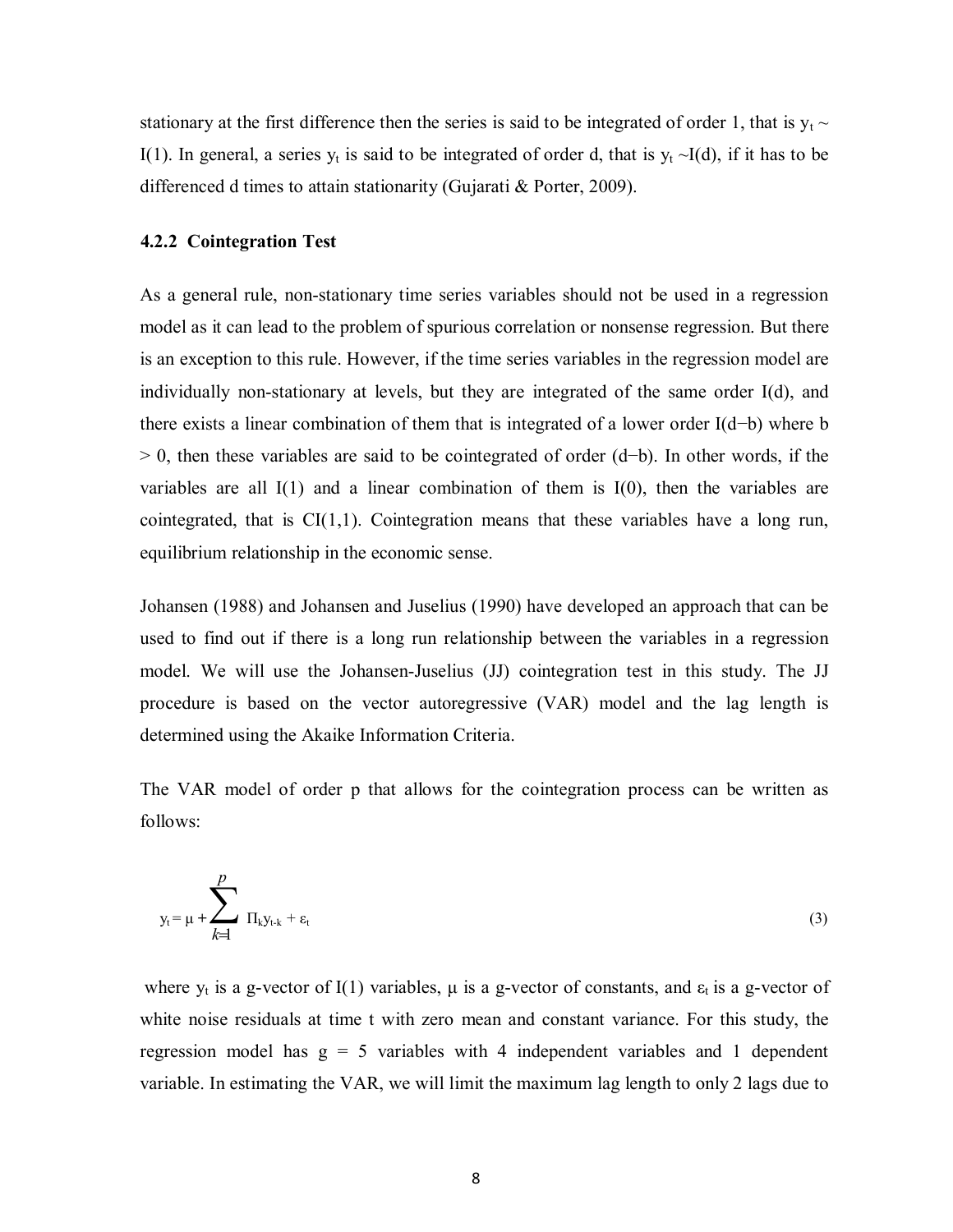the limited number of observations in this study  $(n = 31)$ . Equation (3) above can be rewritten in the first difference form as follows:

$$
\Delta y_t = \mu + \sum_{k=1}^{p-1} \Gamma_k \Delta y_{t-k} + \Pi y_{t-1} + \varepsilon_t
$$
\n(4)

where  $\Gamma_k = -(I - A_1 - ... - A_k)$ ,  $(k = 1,...,p-1)$  and  $\Pi = -(I - A_1 - A_2 - ... - A_k)$ .  $\Pi$  is called the impact matrix that can give us information about the long run relationship between the variables. The rank (r) of  $\Pi$  is equal to the number of cointegrating vectors. If II is of full-rank, that is  $r = g$ , then there are g cointegrating vectors. If  $0 \le r \le g$ , there exists r cointegrating vectors, which means that there are r stationary linear combinations of  $y_t$ . If the rank of  $\Pi$  is 1, there exists only 1 cointegrating vector. But if the rank of  $\Pi$  is zero, there is no cointegrating equation and the variables are not cointegrated.

The Johansen process is based on two kinds of likelihood ratio tests, the trace test and the maximum eigenvalue test. The test statistic for the trace test is given in the following equation:

$$
\lambda_{\text{trace}}(r) = -T \sum_{i=r+1}^{g} \ln(1 - \lambda_i) \tag{5}
$$

where  $\lambda_i$  is the largest eigenvalue of the  $\Pi$  matrix, r is the number of cointegration vectors, g is the number of variables and T is the number of observations. The null hypothesis under this test is that there are less than or equal to r cointegrating vectors and the alternative hypothesis is a general one. For example, to test if there is at most only 1 cointegrating vector, the null and alternative hypotheses will be as follows:

H<sub>0</sub>:  $r \le 1$  (there is at most 1 cointegrating vector) against

H<sub>1</sub>:  $r \ge 2$  (there are at least 2 cointegrating vectors)

If the test statistic is greater than the critical value,  $H_0$  will be rejected.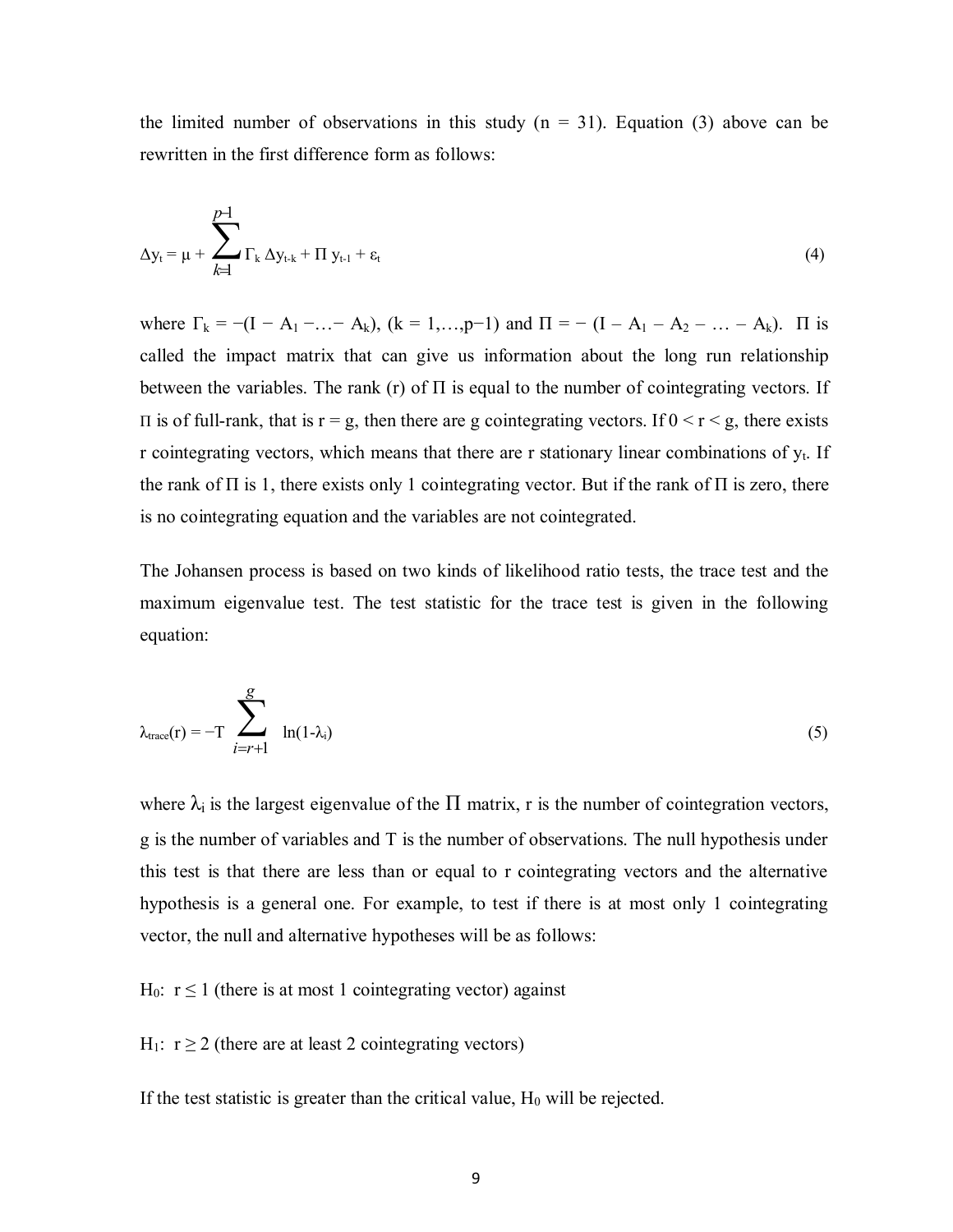The test statistic for the second test, the maximum eigenvalue test is written as follows:

$$
\lambda_{\max}(r, r+1) = -T \ln(1 - \lambda_{r+1}) \tag{6}
$$

The null hypothesis in this test is that there are exactly r cointegration vectors against the alternative hypothesis of  $(r + 1)$  cointegrated vectors where  $r = 1, 2,..., g - 1, g$ . For example, to test for the existence of 1 cointegrating vector, the null and alternative hypotheses are as follows:

 $H_0$ :  $r = 1$  (there is exactly 1 cointegrating vector) against

 $H_1$ :  $r = 2$  (there are exactly 2 cointegrating vectors)

If the value of the test statistic is greater than the critical value, then  $H_0$  will be rejected.

#### **4.2.3 Granger Causality Test**

The Granger approach (1969) to the question of whether a variable x causes a variable y is to see how much of the current value of y can be explained by past values of y and whether adding past values of x can improve in the explanation of y. The variable x is said to Granger-cause variable y if past values of x help in the prediction of the present value of y. There is unidirectional causality running from x to y if the estimated coefficients on the lagged values of x are statistically significantly different from zero as a group in equation (7) and the set of estimated coefficients on the lagged values of y in equation (8) below is not significantly different from zero.

$$
y_{t} = \sum_{i=1}^{k} \alpha_{i} y_{t-i} + \sum_{i=1}^{k} \beta_{i} x_{t-i} + u_{1t} \tag{7}
$$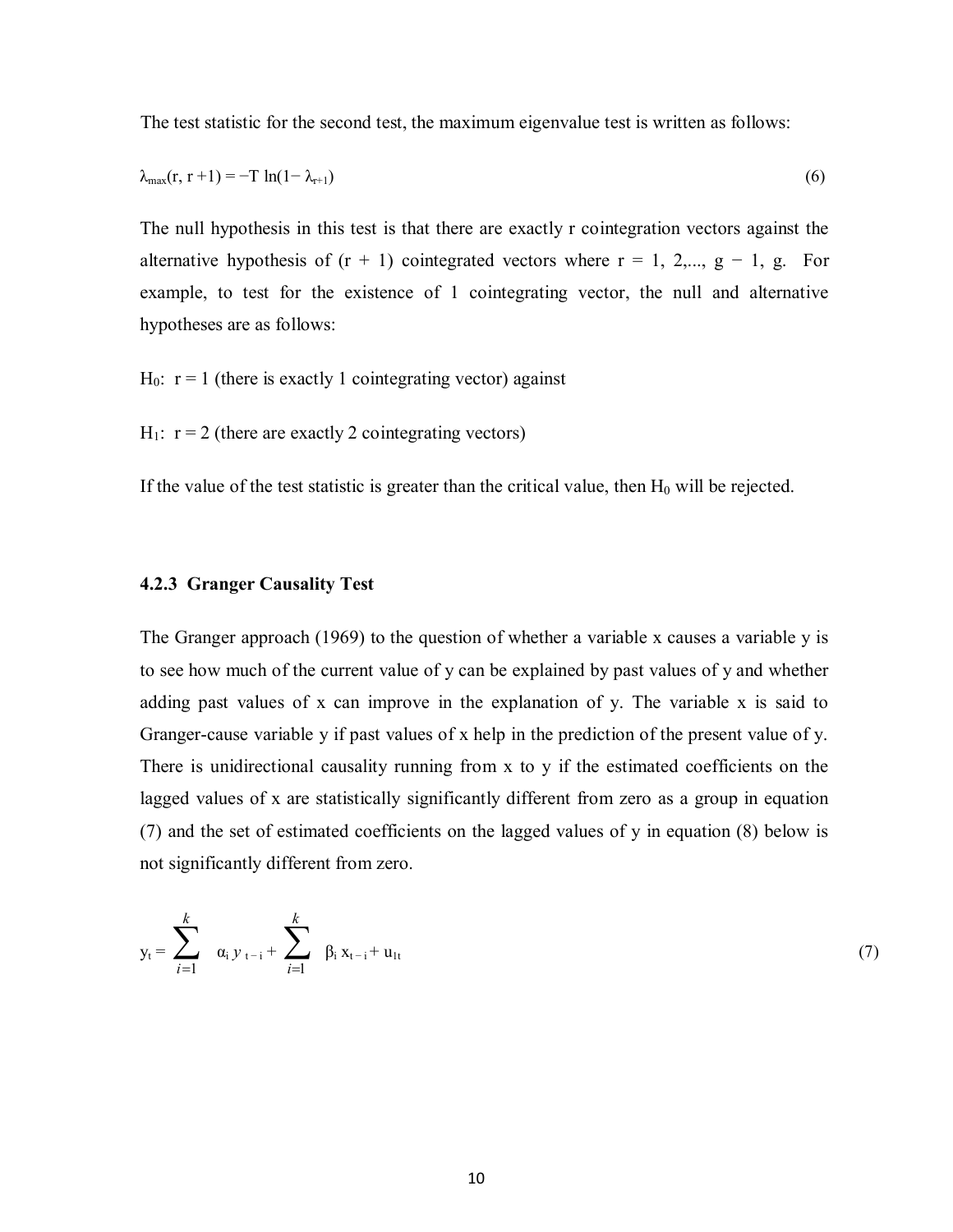$$
x_{t} = \sum_{i=1}^{n} \lambda_{i} x_{t-i} + \sum_{i=1}^{n} \theta_{i} y_{t-i} + u_{2t}
$$
 (8)

Conversely, unidirectional causality from y to x exists if the set of lagged coefficients of y in equation (8) is statistically significantly different from zero but the set of lagged coefficients of x in equation (7) is not. Bilateral causality between x and y exists when the set of lagged coefficients of x in equation (7) and the set of lagged coefficients of y in equation (8) are both statistically significantly different from zero. Lastly, there is independence between x and y when the lagged coefficients of x in (7) and the lagged coefficients of y in (8) are both insignificantly different from zero.

 If there is at least one cointegration vector among the variables of the model in this study, we will proceed with the estimation of the vector error-correction model (VECM) to investigate the temporal short-run causality between the variables. On the other hand, if there is no long run relationship (no cointegration) between the variables in the model, the vector autoregressive (VAR) model will be employed to examine the short-run causality between the variables.

The VECM is a special form of the VAR for I(1) variables that are cointegrated. The VEC model allows us to capture both the short-run and long-run relationships. For example, we can examine how much RER will change in response to a change in the other variables (the cointegration part) as well as the speed of change (the error correction part). The direction of Granger causality in the short run and the long run can be determined based on the VECM. The short-run Granger causality can be established by conducting a joint test of the coefficients in the VECM, which is based on the F-test and  $\chi^2$  test. The long-run causal relationship, on the other hand, is implied through the significance of the lagged error correction term in the VECM, based on the t test.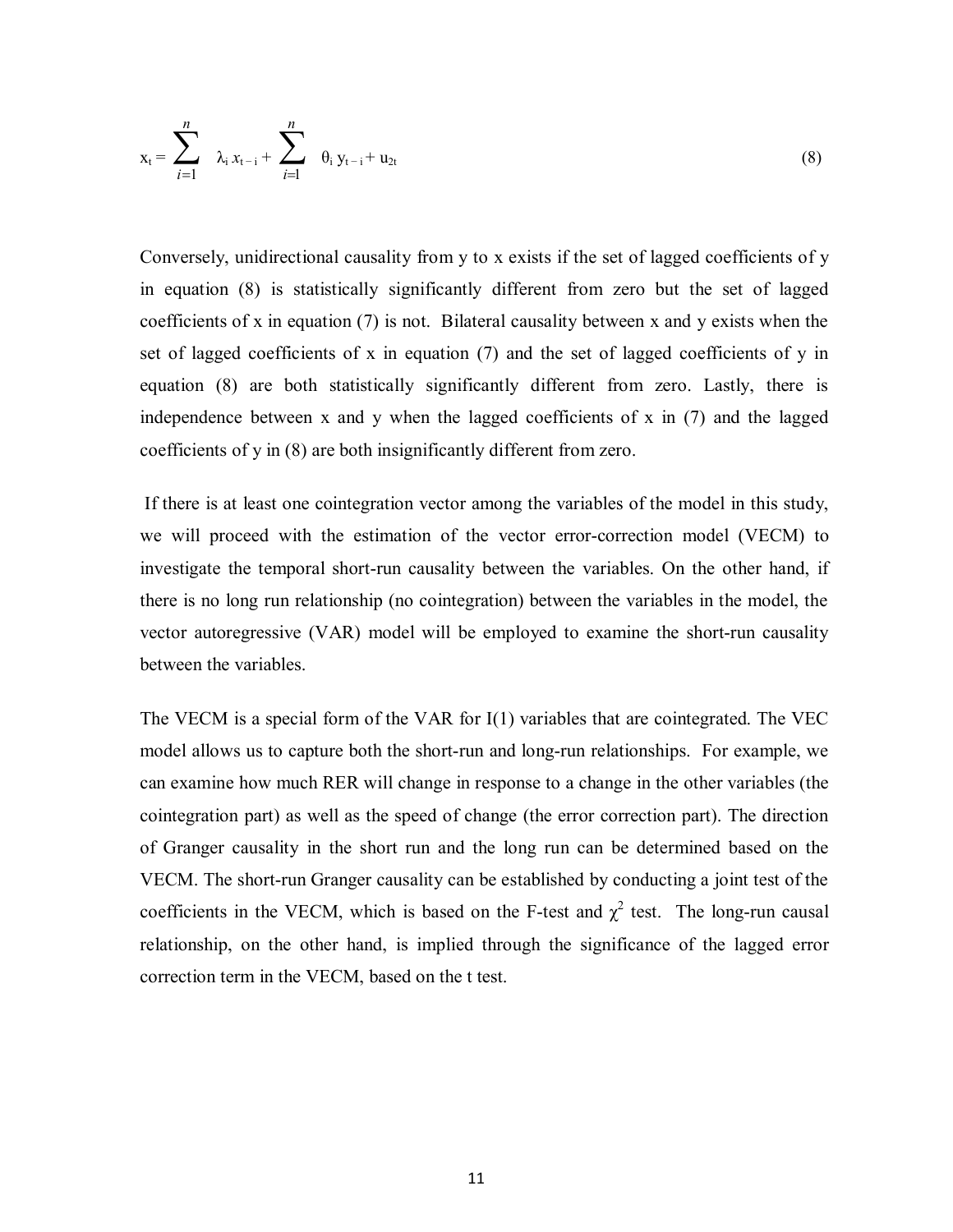## **5. Empirical results and discussion**

From the ADF unit root test results in Table 2 we found that all the five variables are not stationary at the levels but became stationary after first differencing at least at the 5% level of significance. This means that all the variables are integrated of order 1, that is I(1).

|                |             | Level                                | <b>First Difference</b> |                                      |                                        |  |
|----------------|-------------|--------------------------------------|-------------------------|--------------------------------------|----------------------------------------|--|
| Variable       |             |                                      |                         |                                      |                                        |  |
|                | Intercept   | <b>Intercept and</b><br><b>Trend</b> | Intercept               | <b>Intercept and</b><br><b>Trend</b> | <b>No Intercept</b><br><b>No Trend</b> |  |
| <b>Log RER</b> | 1.826266    | $-0.424091$                          | $-2.366661$             | $-3.094977$                          | $-2.148653**$                          |  |
| Log OP         | $-1.277275$ | $-1.586704$                          | $-5.011022***$          | $-4.923835***$                       |                                        |  |
| <b>Log GDP</b> | $-1.970754$ | $-1.079515$                          | $-4.535548***$          | $-4.106768***$                       |                                        |  |
| <b>FDI</b>     | 0.363352    | 0.492599                             | $-3.343852**$           | $-3.939038**$                        |                                        |  |
| <b>TB</b>      | $-0.956146$ | $-1.521678$                          | $-5.411710***$          | $-5.492780***$                       |                                        |  |

**Table 2: ADF Unit Root Test Results**

Note: \*\*\* denotes significance at the 1% level and \*\* at the 5% level.

## **5.1 Johansen-Juselius Multivariate Cointegration Test Results**

It has been found that all the variables are stationary in the first difference. In other words, the variables are all  $I(1)$  and we can then proceed with the cointegration test to determine the presence of any cointegration or long run relationship between the variables based on the Johansen-Juselius multivariate cointegration procedure.

The cointegration results are sensitive to lag length. Therefore, before running the cointegration test, we run the VAR model first in order to determine the optimal lag length, based on the minimum AIC. Due to the limited number of observations, we have limited the maximum lag to 3 in the lag length selection process. The optimal lag length selection as given in Table 3 below is 3 lags based on the AIC but 1 lag based on the LR, FPE, SC and HQ criteria. We decided to choose 3 lags as the optimal lag length for the cointegration test.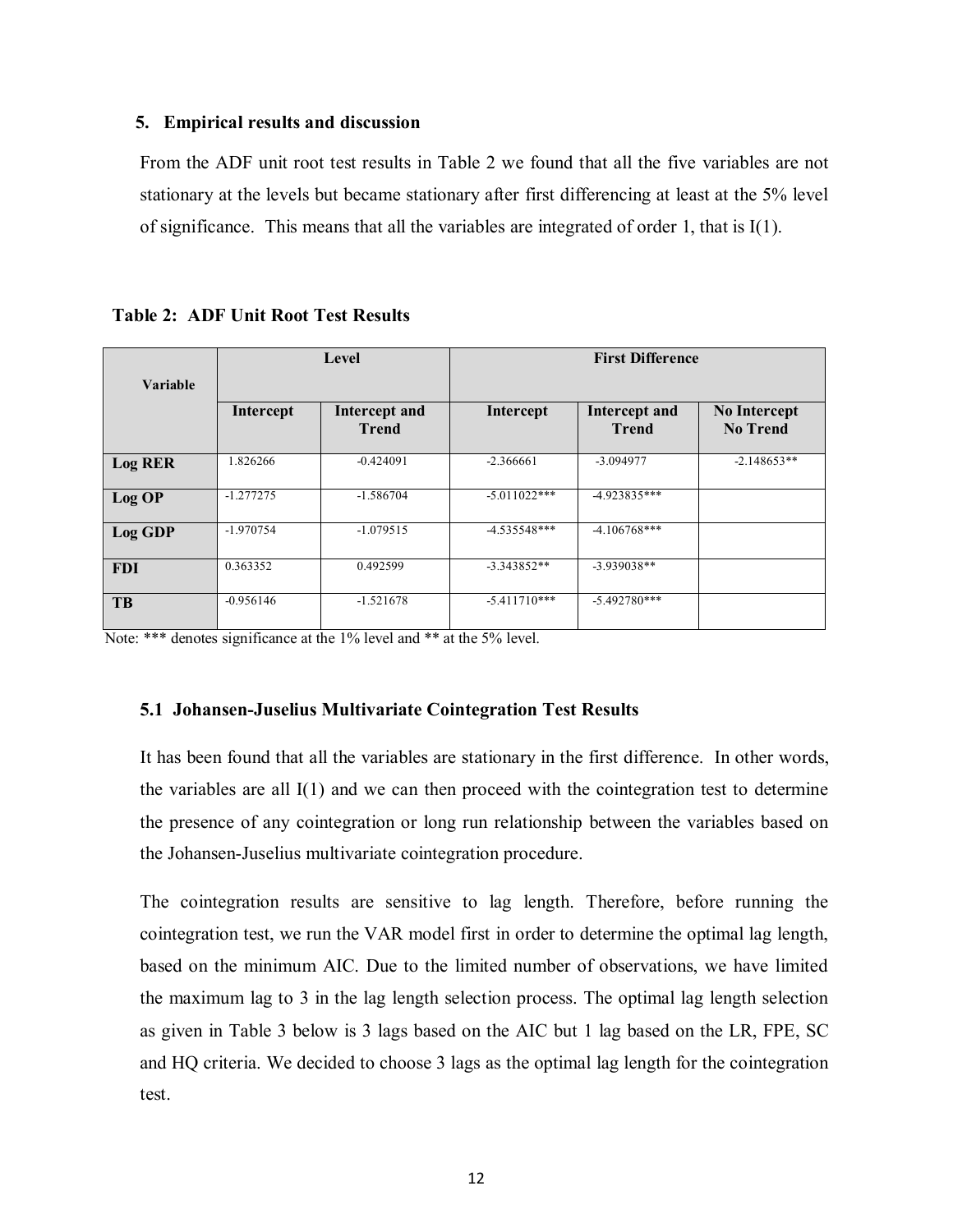|                | VAR Lag Order Selection Criteria                |                                                                   |             |           |           |           |  |  |  |
|----------------|-------------------------------------------------|-------------------------------------------------------------------|-------------|-----------|-----------|-----------|--|--|--|
|                |                                                 | Endogenous variables: LRER LOP LGDP FDI TB                        |             |           |           |           |  |  |  |
|                | Exogenous variables: C                          |                                                                   |             |           |           |           |  |  |  |
|                | Date: 05/31/09 Time: 15:56                      |                                                                   |             |           |           |           |  |  |  |
|                | Sample: 1977 2007                               |                                                                   |             |           |           |           |  |  |  |
|                | Included observations: 28                       |                                                                   |             |           |           |           |  |  |  |
|                |                                                 |                                                                   |             |           |           |           |  |  |  |
| L              |                                                 |                                                                   |             |           |           |           |  |  |  |
| a              |                                                 |                                                                   |             |           |           |           |  |  |  |
| g              | LogL                                            | <b>LR</b>                                                         | <b>FPE</b>  | $\rm AIC$ | SC        | HQ        |  |  |  |
| $\overline{0}$ | $-137.3115$                                     | NA                                                                | 0.017879    | 10.16510  | 10.40300  | 10.23783  |  |  |  |
|                |                                                 | 190.6495*                                                         | $1.90e-05*$ | 3.284931  |           |           |  |  |  |
| 1              | $-15.98903$                                     |                                                                   |             |           | 4.712293* | 3.721290* |  |  |  |
| $\overline{c}$ | 0.157053                                        | 19.60596                                                          | 4.32e-05    | 3.917353  | 6.534184  | 4.717344  |  |  |  |
| 3              | 34.33370                                        | 29.29427                                                          | 3.93e-05    | 3.261879* | 7.068177  | 4.425502  |  |  |  |
|                |                                                 |                                                                   |             |           |           |           |  |  |  |
|                | * indicates lag order selected by the criterion |                                                                   |             |           |           |           |  |  |  |
|                |                                                 | LR: sequential modified LR test statistic (each test at 5% level) |             |           |           |           |  |  |  |
|                | FPE: Final prediction error                     |                                                                   |             |           |           |           |  |  |  |
|                | AIC: Akaike information criterion               |                                                                   |             |           |           |           |  |  |  |
|                | SC: Schwarz information criterion               |                                                                   |             |           |           |           |  |  |  |
|                | HQ: Hannan-Quinn information criterion          |                                                                   |             |           |           |           |  |  |  |
|                |                                                 |                                                                   |             |           |           |           |  |  |  |

## **Table 3 Lag Length Selection from VAR Estimates**

Table 4 and Table 5 show the cointegration test results based on the trace statistic and on the maximum eigenvalue statistic, respectively. Both the trace and maximum eigenvalue tests indicate that there are at most 3 cointegration equations in the model at the 5% level of significance. In other words, the results indicate that there is a long run relationship between log RER and log OP, log GDP, FDI and TB.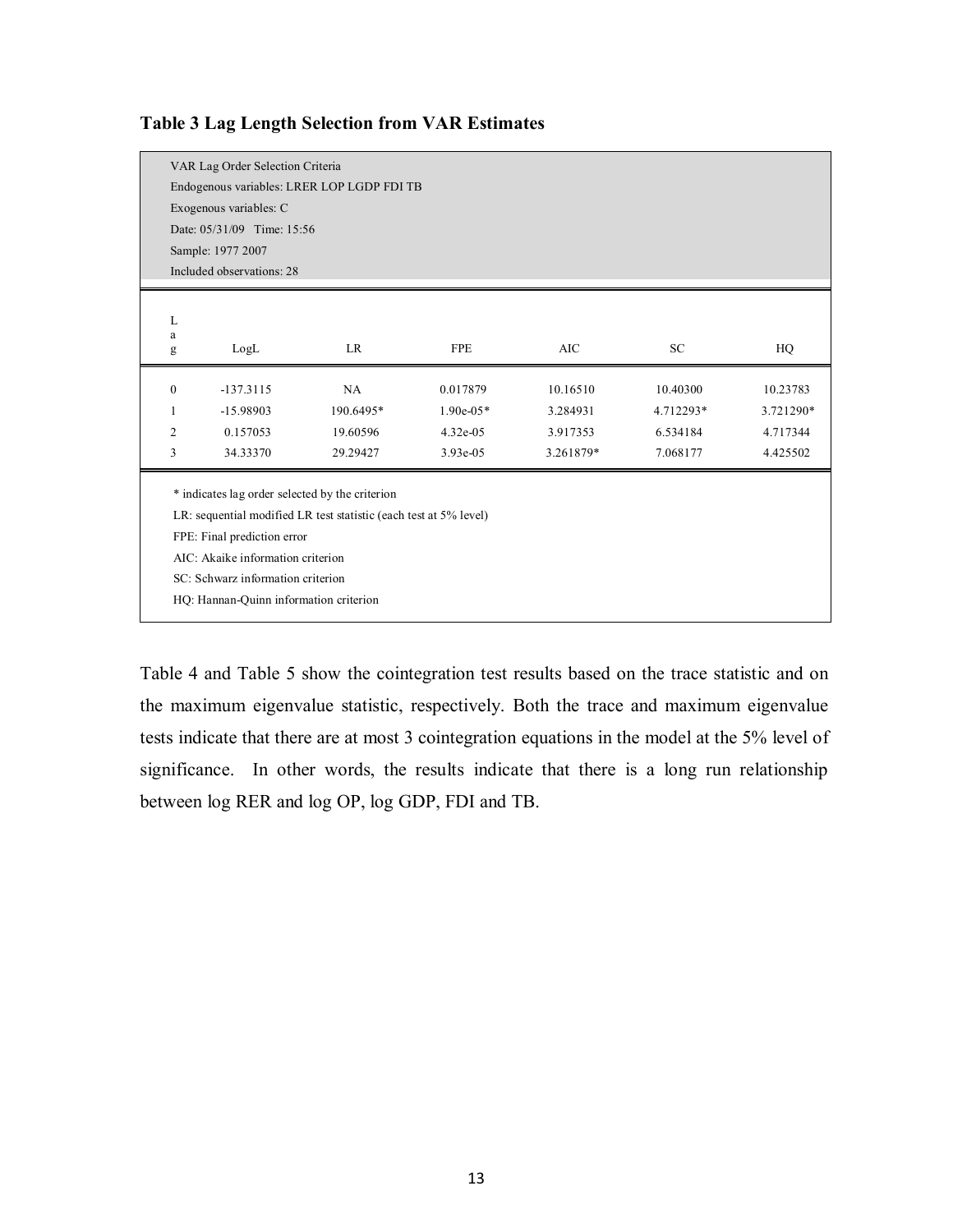|                | Unrestricted Cointegration Rank Test (Trace) |                  |                  |            |
|----------------|----------------------------------------------|------------------|------------------|------------|
| Hypothesized   |                                              | Trace            | 0.05<br>Critical |            |
| No. of $CE(s)$ | Eigenvalue                                   | <b>Statistic</b> | Value            | Prob. $**$ |
| None $*$       | 0.992647                                     | 227.7192         | 76.97277         | 0.0000     |
| At most $1 *$  | 0.837342                                     | 95.07741         | 54.07904         | 0.0000     |
| At most $2 *$  | 0.662173                                     | 46.04251         | 35.19275         | 0.0024     |
| At most 3      | 0.383685                                     | 16.74151         | 20.26184         | 0.1425     |
| At most 4      | 0.127208                                     | 3.673577         | 9.164546         | 0.4629     |

# **Table 4 Johansen-Juselius Cointegration Test Results Based on the Trace Statistic**

# **Table 5 Johansen-Juselius Cointegration Test Results Based on the Maximum Eigenvalue Statistic**

| Hypothesized   |            | Max-Eigen        | 0.05<br>Critical |            |
|----------------|------------|------------------|------------------|------------|
| No. of $CE(s)$ | Eigenvalue | <b>Statistic</b> | Value            | Prob. $**$ |
| None $*$       | 0.992647   | 132.6418         | 34.80587         | 0.0000     |
| At most $1*$   | 0.837342   | 49.03490         | 28.58808         | 0.0000     |
| At most $2 *$  | 0.662173   | 29.30101         | 22.29962         | 0.0045     |
| At most 3      | 0.383685   | 13.06793         | 15.89210         | 0.1322     |
| At most 4      | 0.127208   | 3.673577         | 9.164546         | 0.4629     |

After having found three cointegration relationships between the variables log RER, log OP, log GDP, FDI and TB, we chose the cointegrating equation which best meets our a priori expectations. The selected cointegration equation is normalized on the real exchange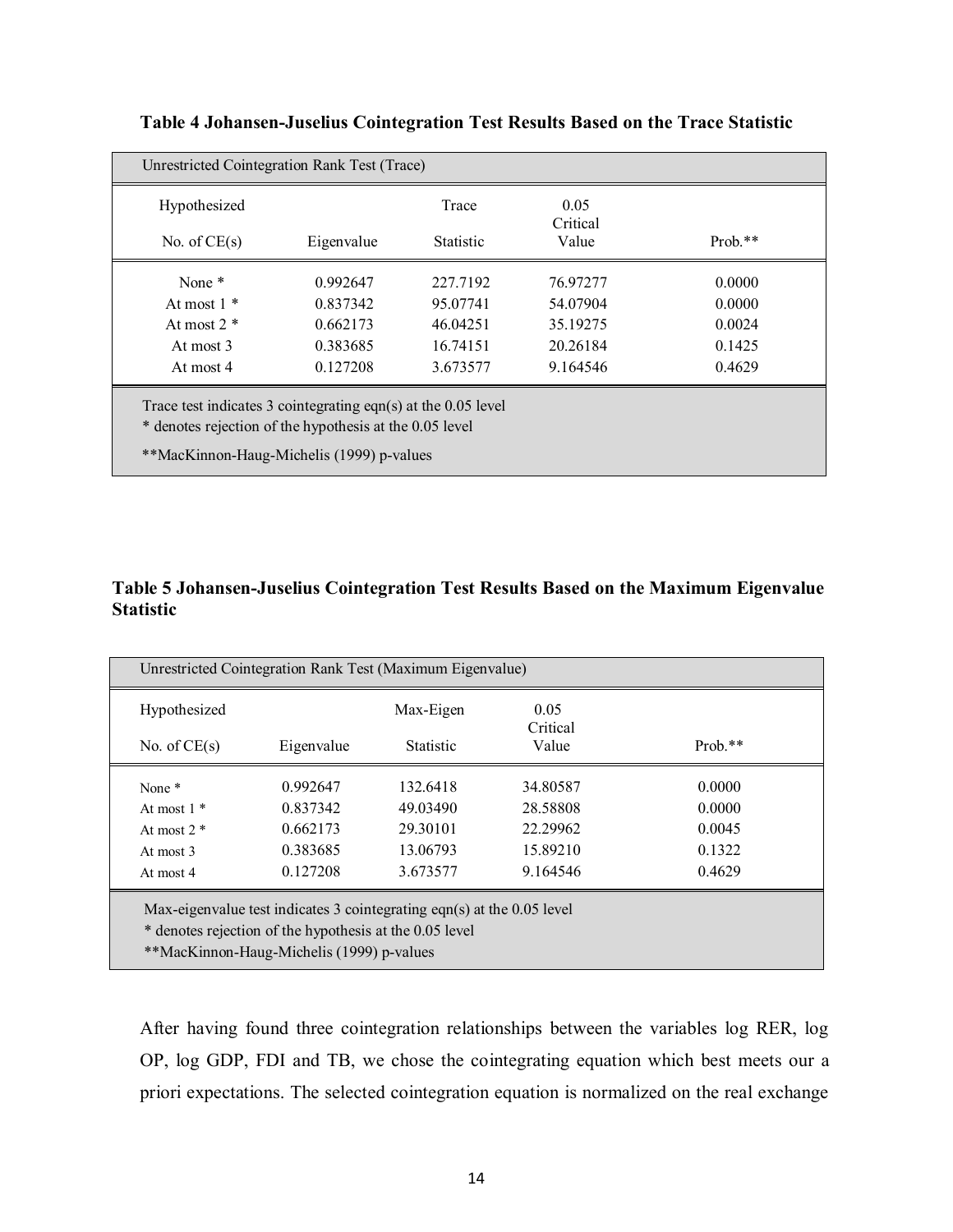rate variable since the objective of this study is to determine whether a long run relationship exists between log RER and the other variables. Table 6 shows the normalized cointegrating vector.

| <b>LRER</b> | LOP         | <b>LGDP</b> | FDI       | TВ          |             |
|-------------|-------------|-------------|-----------|-------------|-------------|
| .000000     | $-0.156934$ | $-0.070678$ | 0.014579  | $-0.010085$ | $-0.516603$ |
|             | (0.01149)   | (0.00696)   | (0.00044) | (0.00054)   | (0.03357)   |

**Table 6: Cointegration Equation Normalized With Respect To LRER**

Note: The values in parentheses are the standard errors.

From Table 6, the long run log RER equation can be written as:

Log RER = 
$$
0.51660 + 0.156934 \log OP + 0.070678 \log GDP - 0.014579 FDI + 0.010085 TB
$$
 (8)

The cointegration equation given by equation (9) shows that the real exchange rate is positively related to the oil price, GDP per capita and the trade balance of the UAE, but it has a negative relationship with foreign direct investment inflows. All the signs are correct based on a priori, theoretical expectations.

The coefficient for log OP indicates that for every one percent increase in the oil price from 1977 to 2007, the real exchange rate will increase by 0.16%. This means that an increase in oil prices will lead to a real depreciation of the UAE dirham. Higher oil prices cause a rapid growth of liquidity, high money inflows and inflation in the UAE economy. And since the UAE has adopted a fixed exchange rate regime whereby the UAE dirham has been rigidly pegged to the US dollar since 1978 at 3.67 dirham per US dollar, the relatively higher inflation in the UAE economy compared to the US thus leads to a real depreciation of the dirham.

The relationship between LRER and LGDP is positive. For every one percent increase in the gross domestic product per capita, the real exchange rate will increase by 0.07%. Since the oil sector plays an important role in the UAE economy, an increase in oil revenue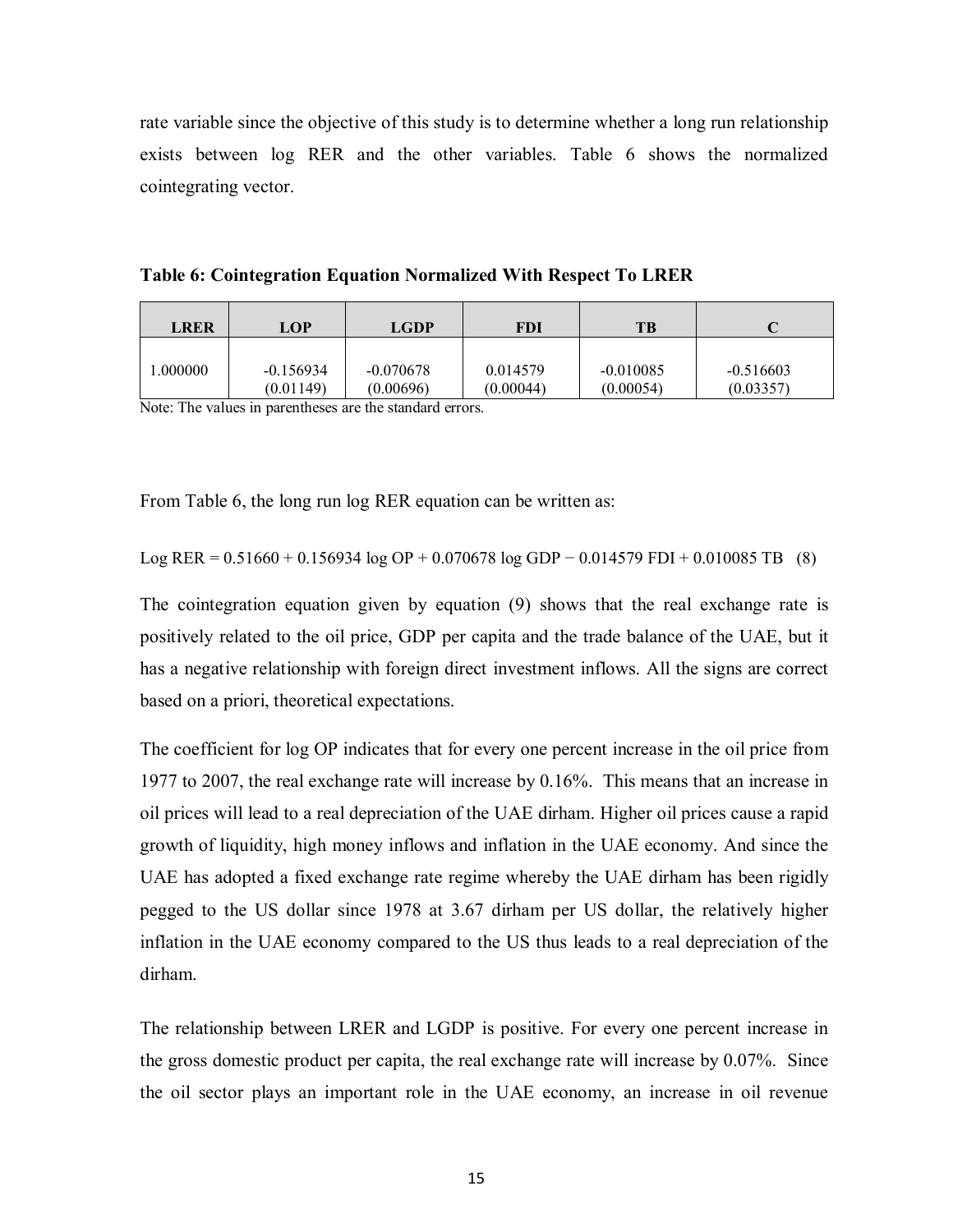following an oil price increase will cause government consumption expenditure and investment to increase and thus lead to higher GDP per capita. The higher level of government spending will lead to higher inflation and a depreciation of the real exchange rate of the dirham.

We also found a positive relationship between the LRER and TB. When the trade balance increases by one unit (one million US dollars) the real exchange rate will increase by 1.0%. Increases in the trade surplus are mainly attributed to higher oil exports, as 80% of the UAE's total exports come from oil (IMF, 2005). Oil exports increase due to the increase in its price as well as the quantity exported driven by the higher prices. This will cause a sudden increase in liquidity and increase the price level causing higher inflation and depreciation of the real exchange rate of the dirham.

There is a negative relationship between the LRER and FDI. An increase in foreign direct investment inflows in the UAE by one unit (one million US dollars) reduces the real exchange rate by 1.51%. The decrease of the RER means a real appreciation of the dirham. When foreign investment increases in the UAE there will be an increase in the domestic money supply. An increase in domestic money supply growth will tend to increase the domestic money demand and in the process will increase the rate of inflation. A higher domestic inflation, without an offsetting depreciation of the dirham will then lead to a real appreciation of the dirham.

## **5.2 Results from the Granger Causality Tests**

After having identified the existence of a long run relationship between the real exchange rate and the oil price, gross domestic product per capita, trade balance, and foreign direct investment inflows, in this section we will show the results of the short run dynamics between the variables based on the VECM. First we will test for Granger causality with log real exchange rate as the dependent variable, followed by log oil price, log GDP and finally TB as the dependent variable. All the Granger test results based on the VECM are shown in Tables 7, 8, 9, and 10. The F-test results show the significance of the short run causal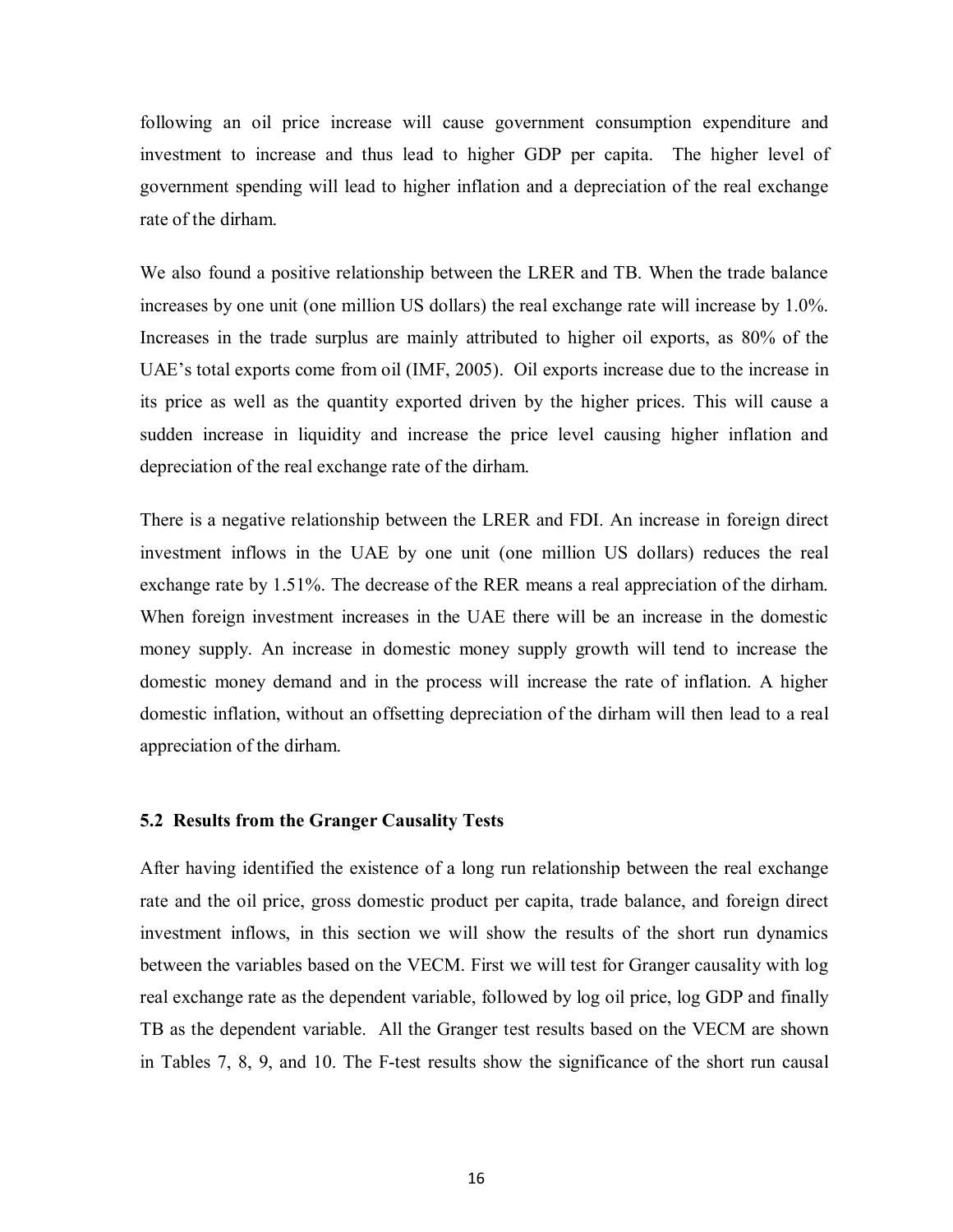effects, while the significance of the lagged error correction term (ect  $(-1)$ ) shows the long run causal effect.

|          | <b>SDLOG RER SPDLOG OP</b> |                                                                                      | $\Gamma$ DLOG GDP | $\Gamma$ $\Gamma$ | <b>SDTB</b>                  | $ ect(-1) $ |
|----------|----------------------------|--------------------------------------------------------------------------------------|-------------------|-------------------|------------------------------|-------------|
| F-stats. |                            | $\left 3.844927*(1)\right $ $\left 3.964921**(2)\right $ $\left 2.577652*(2)\right $ |                   | $2.054468**$ (2)  | $ 2.851115**(1) $ -2.016995* |             |

## **Table 7: Granger Causality Results with LOG RER as the Dependent Variable**

Notes: ect (-1) represents the error correction term lagged one period. The numbers in the brackets show the optimal lag based on the AIC. D represents the first difference. Only F-statistics for the explanatory lagged variables in first differences are reported here. For the ect(-1) the t-statistic is reported instead. \*\* denotes significance at the 5% level and \* indicates significance at the 10% level.

# **Table 8: Granger Causality Results with LOG OP as the Dependent Variable.**

|          | <b>SDLOG OP</b>  | <b>SDLOG RER</b>  | <b>SDLOG GDP</b> | <b>SDFDI</b>  | <b>SDTB</b>     | $ ect(-1) $   |
|----------|------------------|-------------------|------------------|---------------|-----------------|---------------|
| F-stats. | $(6.461967*(1))$ | $15.672070**$ (2) | $4.862561*(1)$   | (7.435727(1)) | $5.645578**(1)$ | $-2.580604**$ |

Notes: ect (-1) represents the error correction term lagged one period. The numbers in the brackets show the optimal lag based on the AIC. D represents the first difference. Only F-statistics for the explanatory lagged variables in first differences are reported here. For the ect(-1) the t-statistic is reported instead. \*\* denotes significance at the 5% level and \* indicates significance at the 10% level.

# **Table 9: Granger Causality Results with LOG GDP as the dependent variable.**

|          | $\Gamma$ DLOG GDP | <b>SDLOG RER</b> | $\Gamma$ DLOG OP | <b>SDFDI</b>     | <b>YDTB</b>       | $ect(-1)$     |
|----------|-------------------|------------------|------------------|------------------|-------------------|---------------|
| F-stats. | $3.195865*(2)$    | 1.552430(2)      | $4.653126**(1)$  | $5.615486**$ (3) | $17.863933**$ (1) | $-2.531715**$ |

Notes: ect (-1) represents the error correction term lagged one period. The numbers in the brackets show the optimal lag based on the AIC. D represents the first difference. Only F-statistics for the explanatory lagged variables in first differences are reported here. For the ect(-1) the t-statistic is reported instead. \*\* denotes significance at the 5% level and \* indicates significance at the 10% level.

# **Table 10: Granger Causality Results with TB as the Dependent Variable**

|          | <b>SDTB</b>     | <b>SDLOG RER</b>  | <b>SDLOG GDP</b> | $\Gamma$ DLOG OP | <b>SDFDI</b> | $ ect(-1) $ |
|----------|-----------------|-------------------|------------------|------------------|--------------|-------------|
| F-stats. | $15.402075*(1)$ | $15.927652**$ (1) | (0.401265(1))    | 2.902368(1)      | 1.945696(1)  | $2.239467*$ |

Notes: ect (-1) represents the error correction term lagged one period. The numbers in the brackets show the optimal lag based on the AIC. D represents the first difference. Only F-statistics for the explanatory lagged variables in first differences are reported here. For the ect(-1) the t-statistic is reported instead. \*\* denotes significance at the 5% level and \* indicates significance at the 10% level.

It is clear from Table 7 above that log OP, log GDP, FDI, and TB all Granger caused log RER and they are all significant at least at the 10% level. In addition the coefficient of the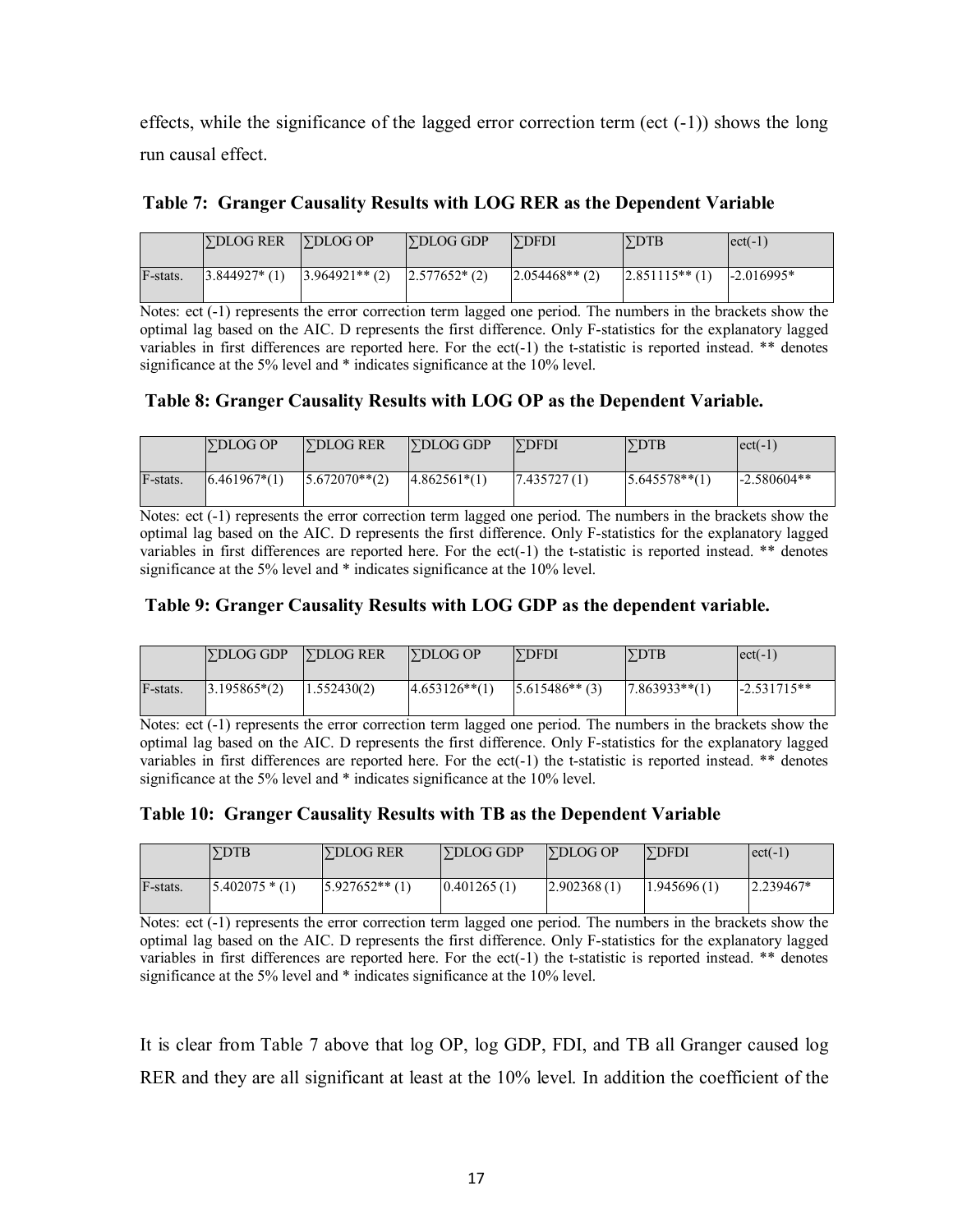ect (-1) term is also significant but only at the 10% level; this indicates there is a long run impact of log OP, log GDP, FDI, and TB on log RER.

Table 8 shows that the real exchange rate and the trade balance have significant short run causal effects on the oil price at the 5% level and for gross domestic product per capita at the 10% level. The only exception is FDI inflows which do not seem to have any significant short run causal effect on the oil price, but this result is expected. Also the ect(-1) term is significant at the 5% level, which indicates long run causality running from log RER, log GDP, FDI and TB to the oil price.

It is obvious from Table 9 above that the oil price, FDI inflows and trade balance Granger caused the GDP in the short-run at the 5% level of significance except for the real exchange rate, which has no significant short run causal effect on GDP. Also the coefficient of ect(-1) is significant at the 5% level, indicating long run causality from the real exchange rate, foreign direct investment inflows, oil price, and trade balance to GDP.

Finally, it is clear from Table 10 that log RER Granger caused the TB in the short-run at the 5% level of significance, while log OP, log GDP, and FDI have no significant short-run causal effect on TB. Also the coefficient of the ect( $-1$ ) term is significant at the 5% level, indicating long run causality from log RER, log OP, log GDP, and FDI to TB.

From the above analysis, we found bi-directional short-run causality between (1) the real exchange rate and the oil price; (2) oil price and GDP per capita; and (3) RER and the trade balance, There is also evidence of unidirectional causality from (1) GDP to RER and (2) FDI to RER. In summary, all the four variables, log OP, log GDP, FDI and TB Granger causes RER in both the short run and the long run. The coefficient of the lagged ect term is - 0.281532, thus satisfying our a priori expectations.

## **6. Discussion of the Results**

The cointegration results indicate there is a long run relationship between the real exchange rate of the dirham against the dollar and the oil price, GDP per capita, FDI inflows and the trade balance of the UAE. The most important finding in the cointegration test is that oil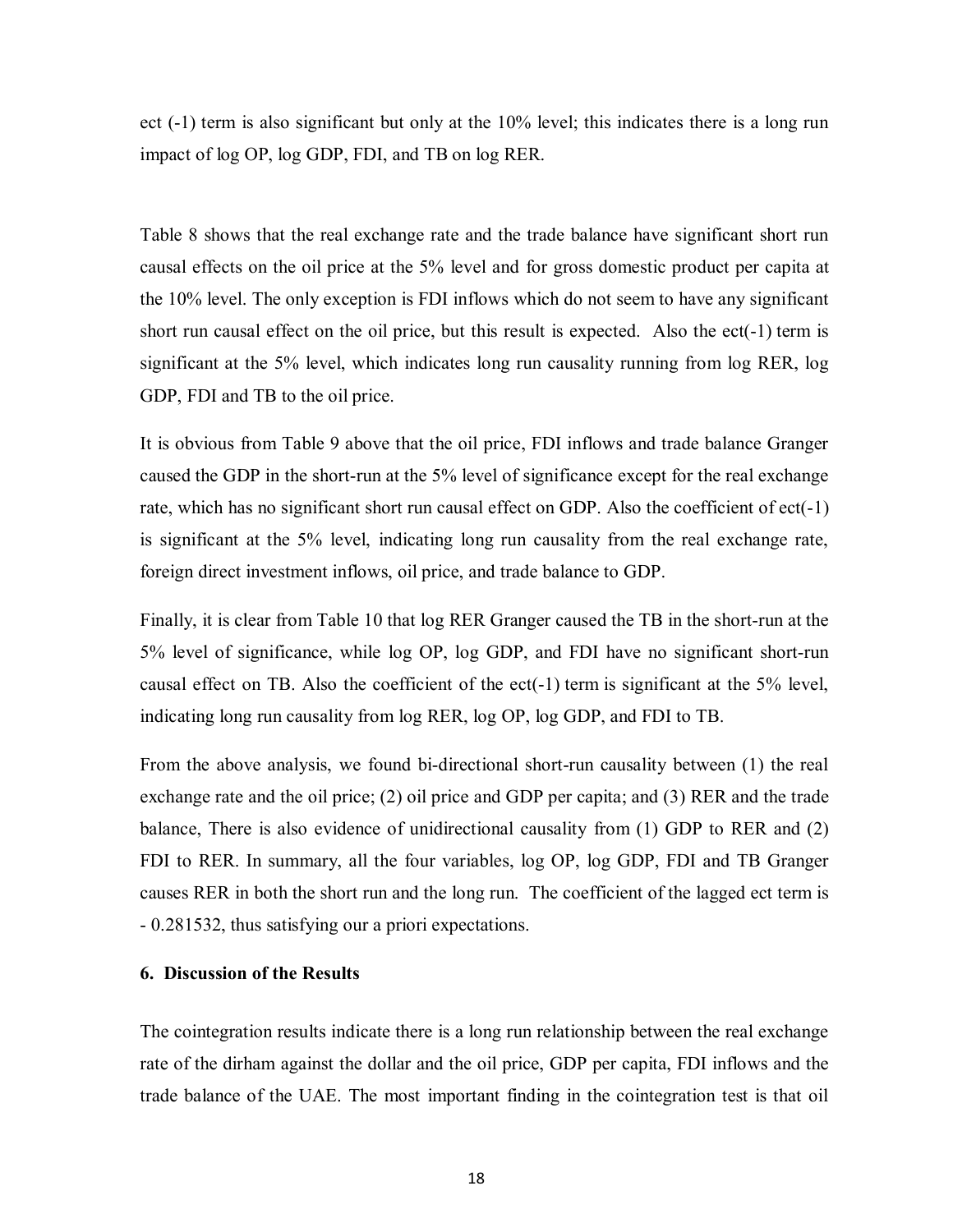price has a positive long run relationship with the real exchange rate and that an increase in the price of oil will lead to a real depreciation of the UAE dirham.

From the Granger causality test we found that the oil price, GDP per capita, trade balance, and FDI inflows Granger cause the real exchange rate in the short run and that 28.2% of the disequilibrium in the real exchange rate is corrected within a year. In other words, it takes  $3\frac{1}{2}$  years for the real exchange rate to return to its long run equilibrium level. In addition, the empirical results indicate two-way causality between the oil price and real exchange, thus indicating that both the real exchange rate and the oil price are endogenously determined.

The pegged exchange rate to the US dollar seems to have worked well up to 2002 in stabilizing inflation in the UAE. Before 2003, the rate of inflation in the UAE has tracked closely with the U.S. inflation rate. However, since the fourth oil shock in 2003 the fixed exchange rate does not seem to be effective in controlling inflation and stabilizing the dirham real exchange rate any more. In recent years, the UAE has been facing high levels of financial surpluses and rapid economic growth caused by sharp increases in the oil price. At the same time, with a fixed exchange regime and tight monetary policy to deal with these events, this has caused the price of assets to increase sharply, leading to high levels of inflation in the UAE.

In view of these events, we recommend that the UAE monetary authority pegs the dirham to a basket of currencies including the US dollar, Japanese yen and euro to control for the high levels of inflation caused by the increase in oil prices, because pegging the dirham to only one currency will make the stance of monetary policy tighter. We suggest that the yen, UK pound and the euro, besides the US dollar to be included in the basket because Japan is the most important trade partner of the UAE followed by the European Union member countries, especially the United Kingdom. By adopting this regime we expect that when the US dollar depreciates, the other currencies in the basket can help reduce the negative effect of the dollar depreciation on the dirham and the UAE economy. For instance, Kuwait has adopted a basket peg since 2003 by pegging its currency (dinar) to the yen, euro, UK pound and the US dollar (the National Bank of Kuwait, 2003) and this seems to be successful in reducing the level of domestic inflation.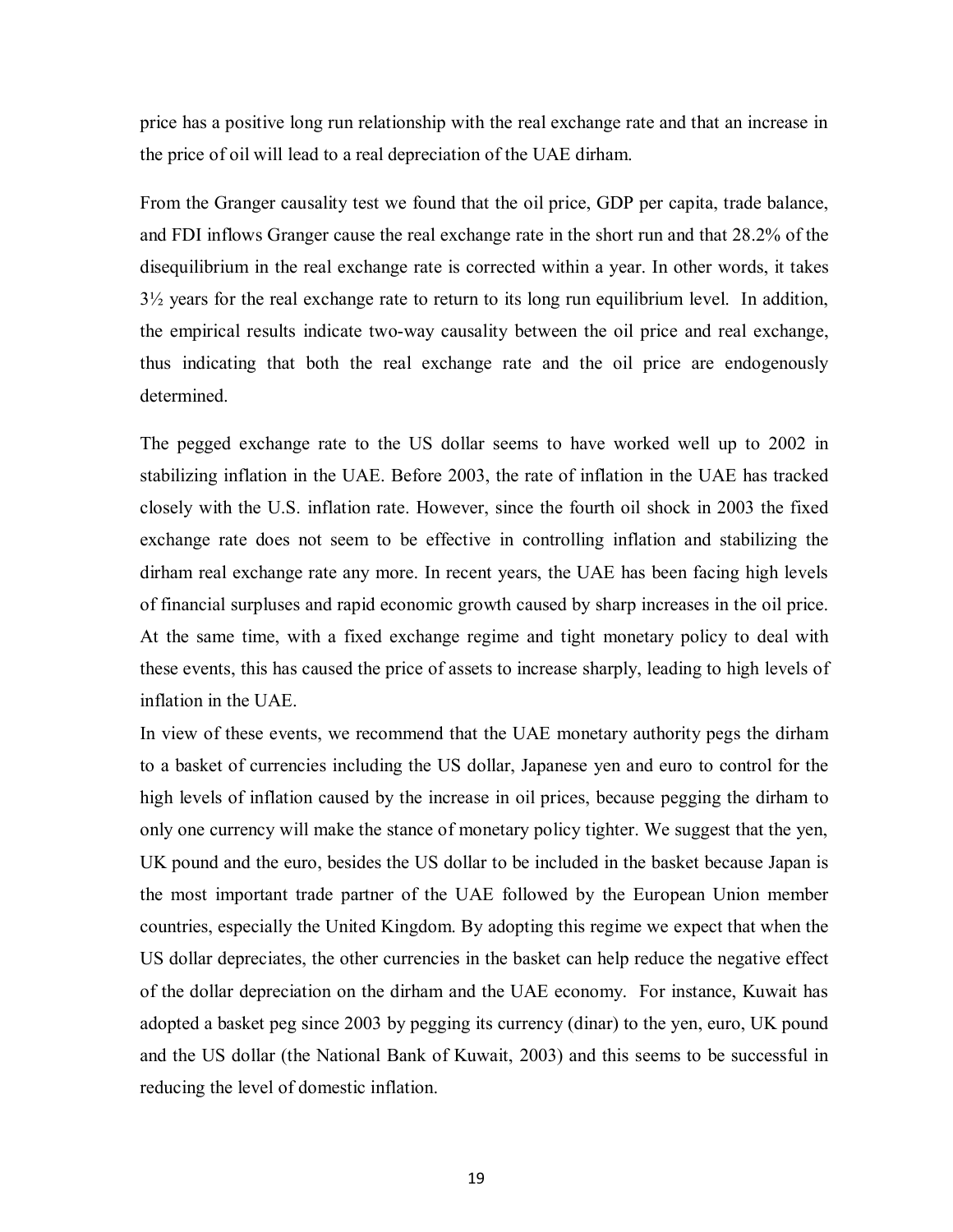In addition, we suggest that the UAE uses the revenue derived from petroleum to develop the other economic sectors, so as to reduce its dependency on oil and to decrease the impact of oil price fluctuations on its economy. It is important for the UAE to develop its financial market so that the role of monetary policy can be made more effective in dealing with the high levels of inflation, the huge financial surpluses, the economic cycles and hence achieve the goal of price and economic stability. These financial surpluses are a result of the sharp rise in oil prices, which in turn caused unexpected increases in its economic activities. Also increases in the oil price have caused increases in asset prices, and in turn, increases in the cost of living and inflation, with inflation reaching 134% in 2007.

It is suggested that future studies preferably cover all the oil shocks to get a better picture of the relationship between the oil shocks and the real exchange rate. We also support that future studies dealing with the effect of oil shocks on the exchange rate also includes oil production as one of the variables, as it may have a significant effect on the real exchange rate.

#### **7. Conclusion**

This study investigated the impact of oil shocks on the real exchange rate of the UAE dirham, using annual time series data from 1977 to 2007. The model has five variables with the real exchange rate as the dependent variable and oil price, gross domestic product per capita, trade balance, and foreign direct investment inflows as the independent variables. We used the Johansen-Juselius cointegration procedure, and conducted the Granger causality tests based on the VECM. In the cointegration analysis we found that the oil price, GDP per capita, trade balance and FDI inflows have a long run relationship with the real exchange rate, while in the Granger causality test we found bi-directional short-run causality between (1) the real exchange rate and the oil price; (2) oil price and GDP per capita; and (3) the real exchange rate and the trade balance, There is also evidence of unidirectional causality from (1) GDP to the real exchange rate and (2) FDI inflows to the real exchange rate. In summary, all the four variables Granger causes the real exchange rate in both the short run and the long run.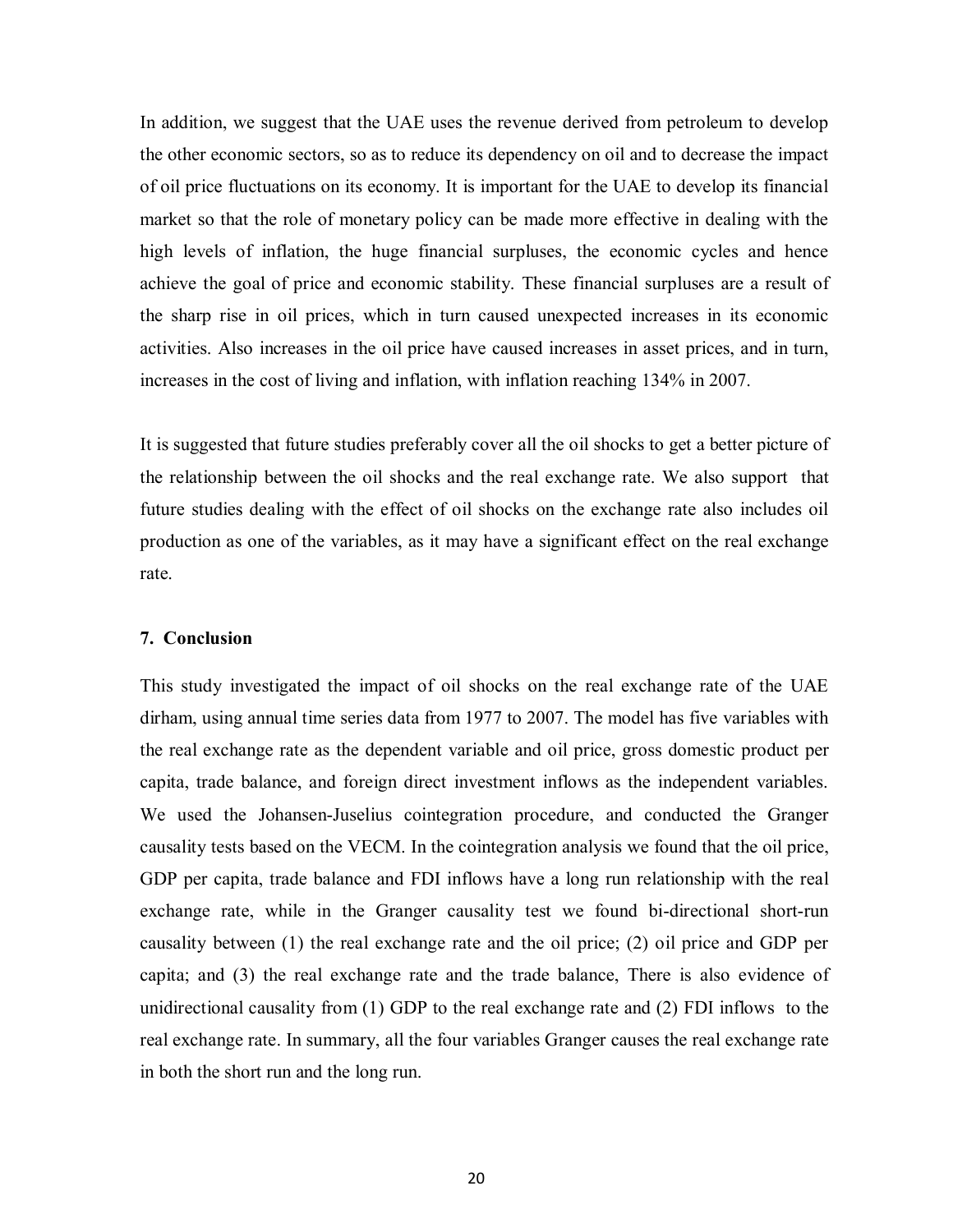We concluded in this study that the pegged exchange rate to the US dollar is not an appropriate regime for the UAE, as it was found to have a negative impact on the UAE economy. When the oil price increased, with a tightly fixed exchange rate regime, the resulting financial surpluses were found to have a significant impact on the patterns of spending and investment, and also resulted in large and sudden increases in liquidity, high asset prices, lack of control on consumer prices and thus resulting in high levels of inflation and instability to its economy.

## **Reference**

Abdelaziz, M., Chortareas, G., Cipollini, A., (2008). 'Stock prices, exchange rates, and oil: Evidence from Middle East oil-exporting countries', *Social Science Research Network (SSRN)*, vol. 44, pp. 1-27.

Al-Abri, A., (2008). 'Oil-price shocks and macroeconomic adjustments: Does the exchange rate regime matter?', *Social Science Research Network (SSRN)*, vol. 20, pp. 1-36.

Amano, R., (1998). 'Oil prices and the rise and fall of the US real exchange rate', *Journal of International Money and Finance*', vol. 26, pp. 299-316.

Anzuini, A., (2007). 'Oil supply news in a VAR: Information from financial markets', *Social Science Research Network (SSRN)*, vol. 56, pp. 1-36.

Appleyard, D. R., Field, A.J., Jr., & Cobb, S.L. (2008). *International Economics*, 6<sup>th</sup> edition, McGraw-Hill/Irwin.

Baumeister, C., (2008). 'Time-varying effects of oil supply shocks on the US', *Social Science Research Network (SSRN)*, vol. 50, pp. 3-51.

Bj $\overline{r}$  H., (1996). 'Sources of business cycles in energy producing economies –The case of Norway and United Kingdom', *Social Science Research Network (SSRN)* vol. 30, pp. 1-37.

Bjørnland, H., (2008). 'Oil price shocks and stock market booms in an oil exporting country', *Social Science Research Network (SSRN)*. vol. 41, pp. 2-37.

Carrera, J., (2008). 'Long run determinants of real exchange rates in Latin America', *Social Science Research Network (SSRN)*. vol. 48, pp. 1-33.

Chang, Y., Wong, J., (2003). 'Oil price fluctuations and Singapore economy', *Energy Policy,* vol. 34, pp. 1151–1165.

Chen, S., Chen, H., (2006). 'Oil prices and real exchange rates', *Energy Economics*, vol. 35, pp. 390–404.

Coudert, V., (2008). 'Oil price and the dollar', *Energy Studies Review*, vol. 30,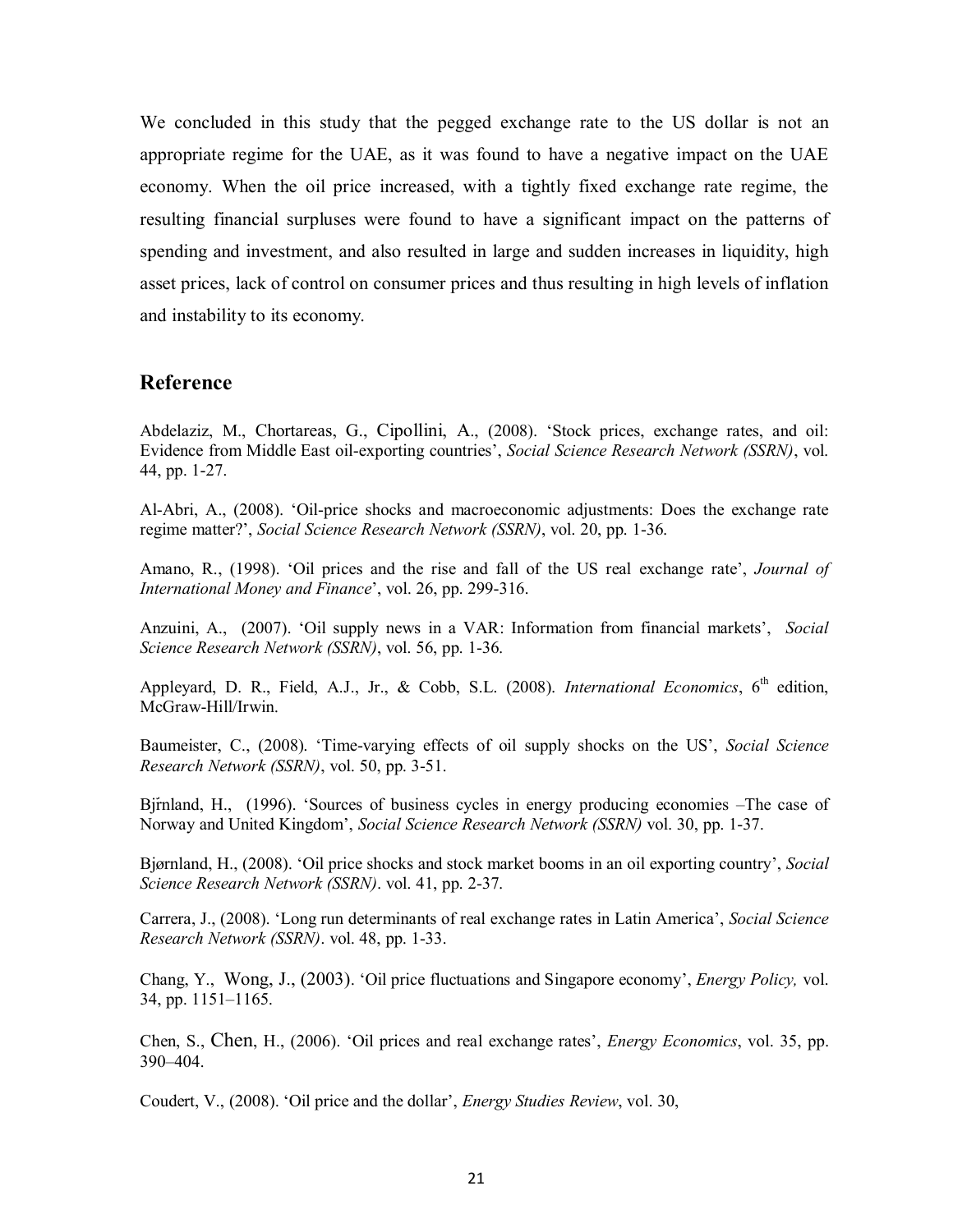pp. 1-20.

Cristina, M., (2005). 'The effects of oil price shocks on the Philippine economy: A VAR approach', *Social Science Research Network (SSRN),* vol. 50, pp. 3-59.

Cunado, J., (2003). 'Do oil price shocks matter? Evidence for some European countries', *Journal of Energy Economics,* vol. 41, pp. 137–154.

Cunadoa, J., Gracia, P., (2004). 'Oil prices, economic activity and inflation: Evidence for some Asian countries', *The Quarterly Review of Economics and Finance*, vol. 46, pp. 65–83.

Eisa, A., (2002). 'Sources of real exchange rate movements in Saudi Arabia', *Journal of Economics and Finance,* vol. 49, pp. 101-110.

Eltony, M., (2002). 'Oil price fluctuations and their impact on the macroeconomic variables of Kuwait: A case study using VAR model for Kuwait', *Social Science Research Network (SSRN)*, vol. 47, pp. 1-29.

Ethan, S., (2007). 'Oil price volatility and the US macroeconomy: 1983–2006', *Social Science Research Network (SSRN)*, vol. 23, pp. 1-41.

Ferderer, J., (1990). 'Oil price volatility and the macroeconomy', *Journal of Macroeconomics,* vol. 20, pp.1-26.

Fernandez, M., (2001). 'The determinants of the euro-dollar exchange rate', *Social Science Research Network (SSRN)*, vol. 37, pp. 12-48.

Fiorencio, G.,(1997). 'A long-run determinants of the real exchange rate: Brazil -1947/95', *Social Science Research Network (SSRN)*, vol. 33, pp. 10-25.

Garratt, A., (2003). 'Long run structural macroeconometric model of the UK', *The Economic Journal*, vol. 45, pp. 412–455.

Gisser, M., (1986). 'Crude oil and the macroeconomy: Test of some popular nations', *Journal of Money, Credit and Banking*, vol. 18, pp. 95-103.

Gounder, R., Bartleet, M., (2007). 'Oil price shocks and economic growth: Evidence for New Zealand - 2006', *Social Science Research Network (SSRN)*, vol. 60, pp. 2-22.

Gujarati, D.N. & Porter, D.C. (2009). *Basic Econometrics*, 5<sup>th</sup> edition, McGraw-Hill.

Hamilto, J., (1983). 'Oil and the macroeconomy since World War II', *Journal of Political Economy,* vol. 91, pp. 228-248.

Hooker, M., (1996). 'Oil prices and the rise and fall of the US real exchange rate', *Journal of Monetary Economics,* vol. 25, pp. 195-213.

Huang, Y., (2006). 'The role of oil price shocks on China's real exchange rate', *China Economic Review,* vol. 47, pp. 403–416.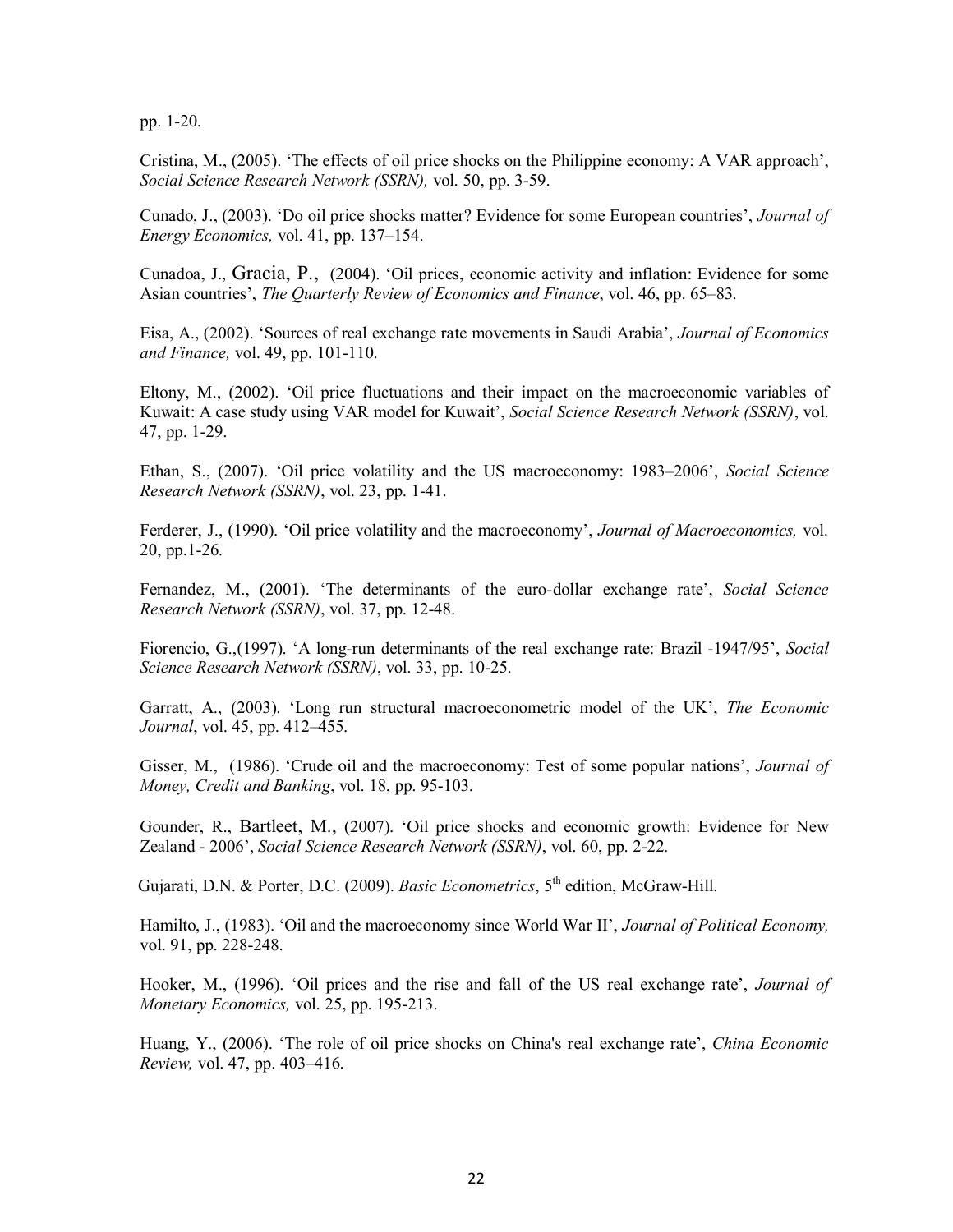Huntington, G., (2004). 'Shares, gaps and the economy's response to oil disruptions', *Energy Economics*, vol. 52, pp. 415-424.

Ito, K., (2008). 'Oil price and macroeconomy in Russia', *Social Science Research Network (SSRN)*, vol. 27, pp.1-9.

Jbir, R., (2009). 'Recent oil price shock and Tunisian economy', *Energy Policy*, vol. 37, pp.1041– 105.

Jennifer, K., (2004). 'The effect of oil prices on exchange rates: A case study of the Dominican Republic', *Social Science Research Network (SSRN)*, vol. 29, pp. 23-30.

Kumar, S., (2005). 'The macroeconomic effects of oil price shocks: Empirical evidence for India', *Social Science Research Network (SSRN),* vol. 37, pp. 1-25.

Lee, K., (2002). 'On the dynamic effects of oil price shocks: A study using industry level data', *Journal of Monetary Economics*, vol. 23, pp. 823–852.

María, A., (2007). 'Oil price shocks, systematic monetary policy and the 'Great Moderation', *Social Science Research Network (SSRN)*, vol. 44, pp. 200- 234.

Mehrara, M., Oskoui, K., (2006). 'The sources of macroeconomic fluctuations in oil exporting countries: A comparative study' *Economic Modeling*, vol 29, pp. 365–379.

Meyer, B., (2007). 'Oil price, GDP and international trade: The case of Germany', *Social Science Research Network (SSRN)*, vol. 34, pp. 1-10.

Mohamed, A., (2008). 'Stock prices, exchange rates, and oil: Evidence from Middle East oilexporting countries', *Social Science Research Network (SSRN)*. vol. 35, pp. 1-27.

Murat, A., Tokat, E., (2008). 'Forecasting oil price movements with crack spread futures', *Journal of Energy Economics,* vol. 30, pp. 85-90.

Olivier, J., Gal, J., (2007). 'The macroeconomic effects of oil price shocks: Why are the 2000s so different from the 1970s?' *Social Science Research Network (SSRN)*, vol. 22, pp. 1-77.

Omisakin, A., (2008). 'Oil price shocks and the Nigerian economy', *Med Well Journal,* vol. 42, pp.1-7.

Ozturk, K., (2008). 'Do oil prices affect the USD/YTL exchange rate: Evidence from Turkey', *Social Science Research Network (SSRN)*. vol. 29, pp. 50-61.

Patel, U., (1997). 'The real exchange rate in India: Determinants and targeting', *Social Science Research Network (SSRN)*, vol. 45, pp. 2-10.

Petersson, A., (2005). 'Identifying the determinants of exchange rate movements', *Social Science Research Network (SSRN)*, vol. 29, pp. 7-32.

Ramcharran, H., (2002). 'Oil production responses to price changes: An empirical application of the competitive model to OPEC and non-OPEC countries', *Energy Economics*, vol. 42, pp. 97-106.